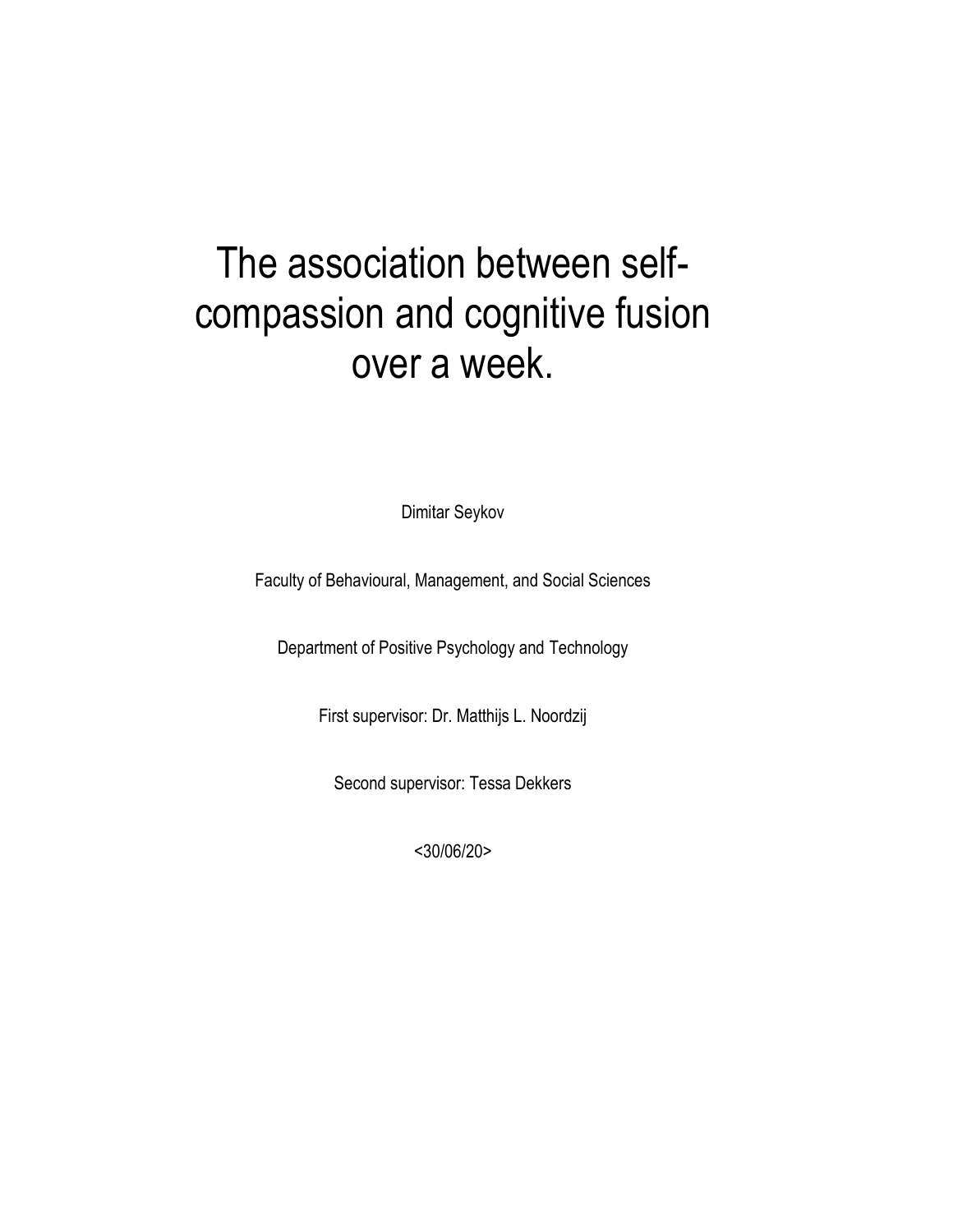# Contents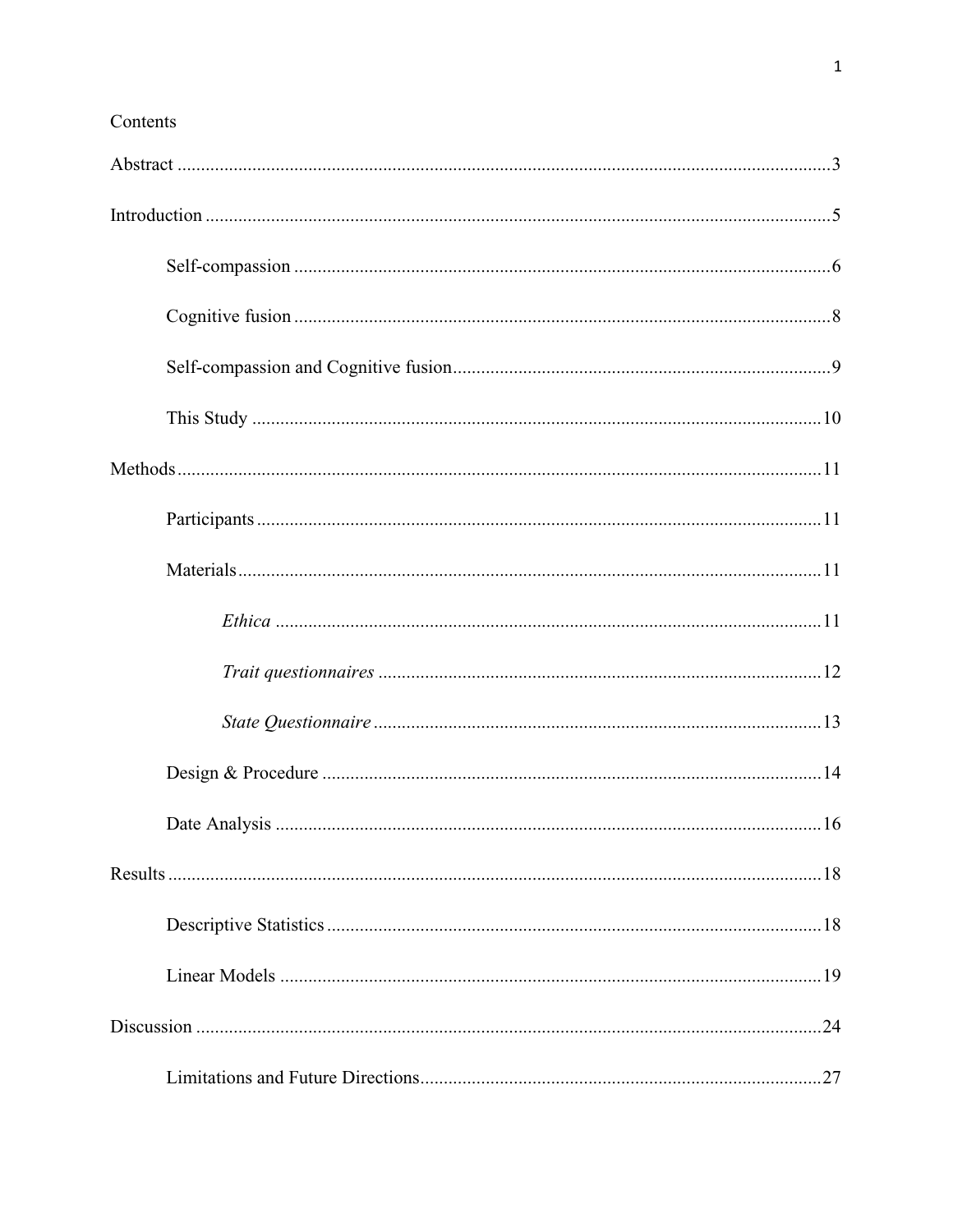|--|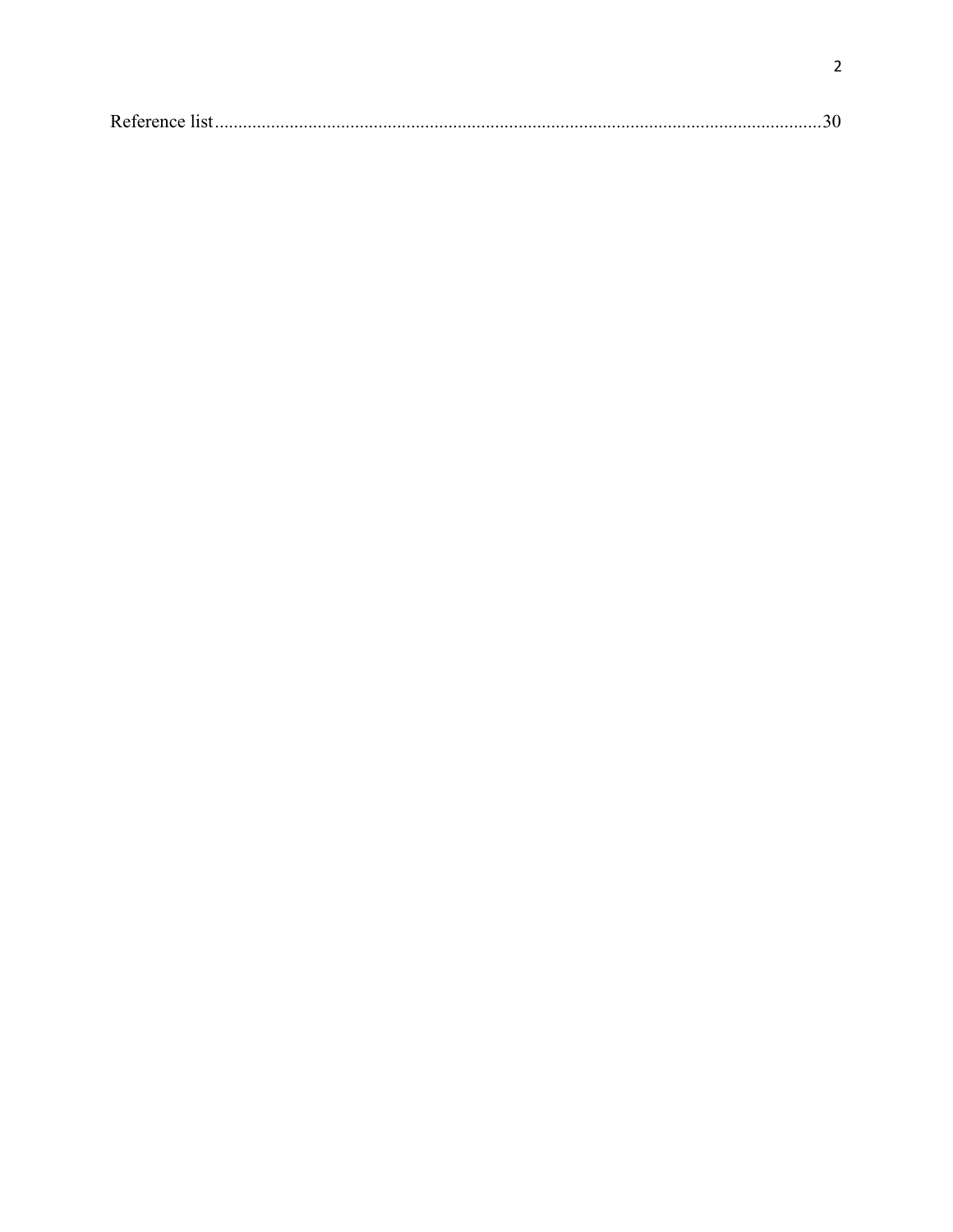## Abstract

<span id="page-3-0"></span>**Background.** In the past years, self-compassion has been recognized as a construct that promotes mental health and protects from avoidance strategies (e.g. rumination and suppression). In contrast, this type of strategies is accompanied by cognitive fusion (i.e. to be entangled with your thoughts), which is predictive of mental health problems. Previous studies demonstrated that self-compassion can be protective of cognitive fusion. However, no study previously examined their dynamic interaction in daily life. This is important because it can give an insight on what level different interventions can focus. **Objective.** Firstly, this study investigates the fluctuations during a week in state measures of self-compassion and cognitive fusion. Secondly, it assesses the convergent validity of the state measures of self-compassion and cognitive fusion. Thirdly, the current study investigates whether the within- or between-person variation of self-compassion have a stronger association with the state level of cognitive fusion. **Method.** A longitudinal online experience sampling study with 30 participants ( $M_{\text{age}}$ = 22.6) was conducted. The Self-Compassion Scale-Short Form was used to measure self-compassion and Cognitive Fusion Questionnaire was used to measure cognitive fusion. For the state measure a questionnaire composed of two items per construct which were asked three times per day over eight days. **Results.** The state measures of self-compassion and cognitive fusion are significantly negatively associated*.* Next, the study demonstrated a moderate convergent validity for both constructs with their respective trait measures. Finally, the results showed no difference in the negative within- and between-person association of self-compassion and cognitive fusion. **Conclusion.** This study confirmed the negative association between trait self-compassion and trait cognitive fusion and demonstrated no difference between the state-like and trait-like measures of self-compassion. This could be used to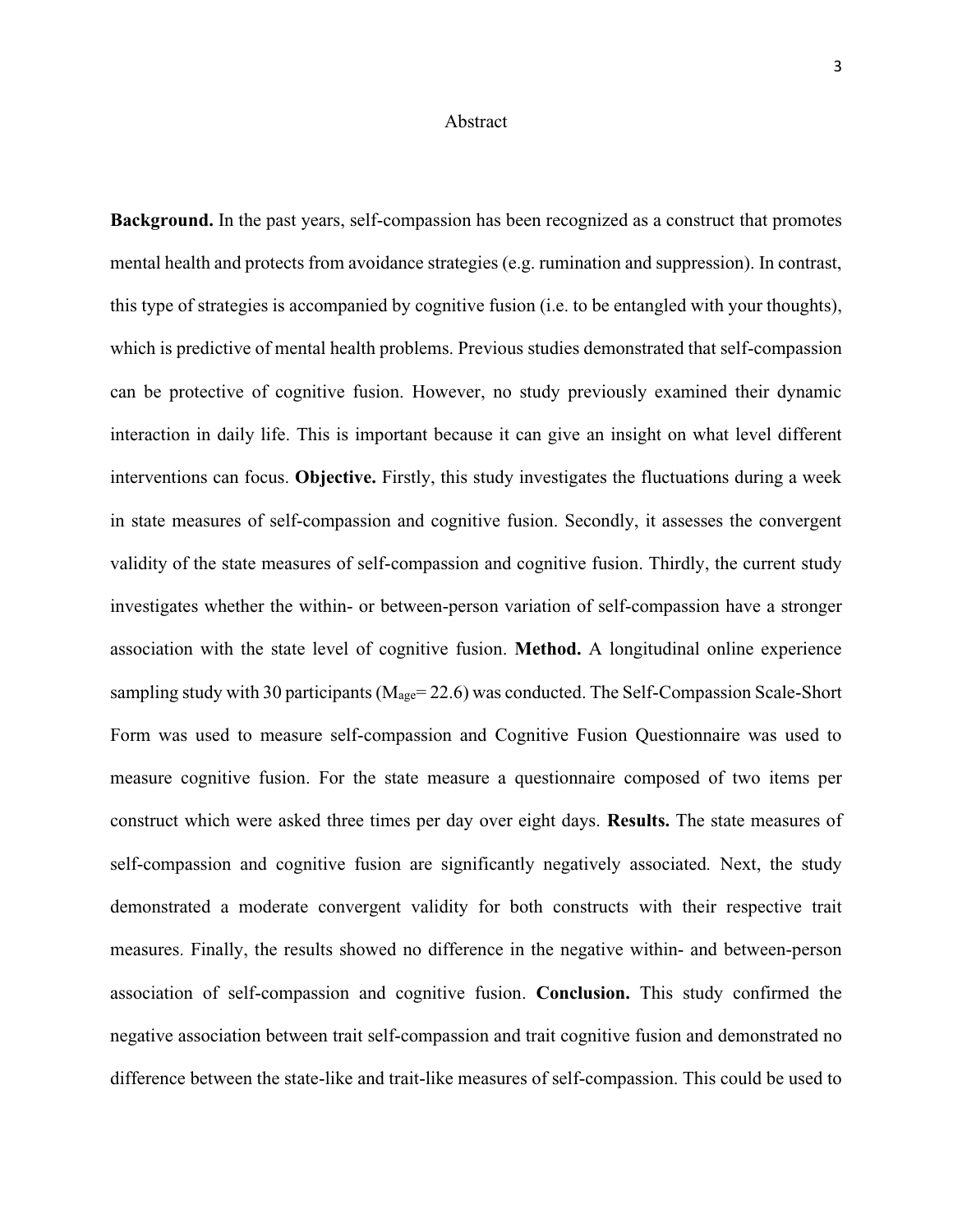design interventions aiming to rise trait level of self-compassion while looking both on a group and individual level.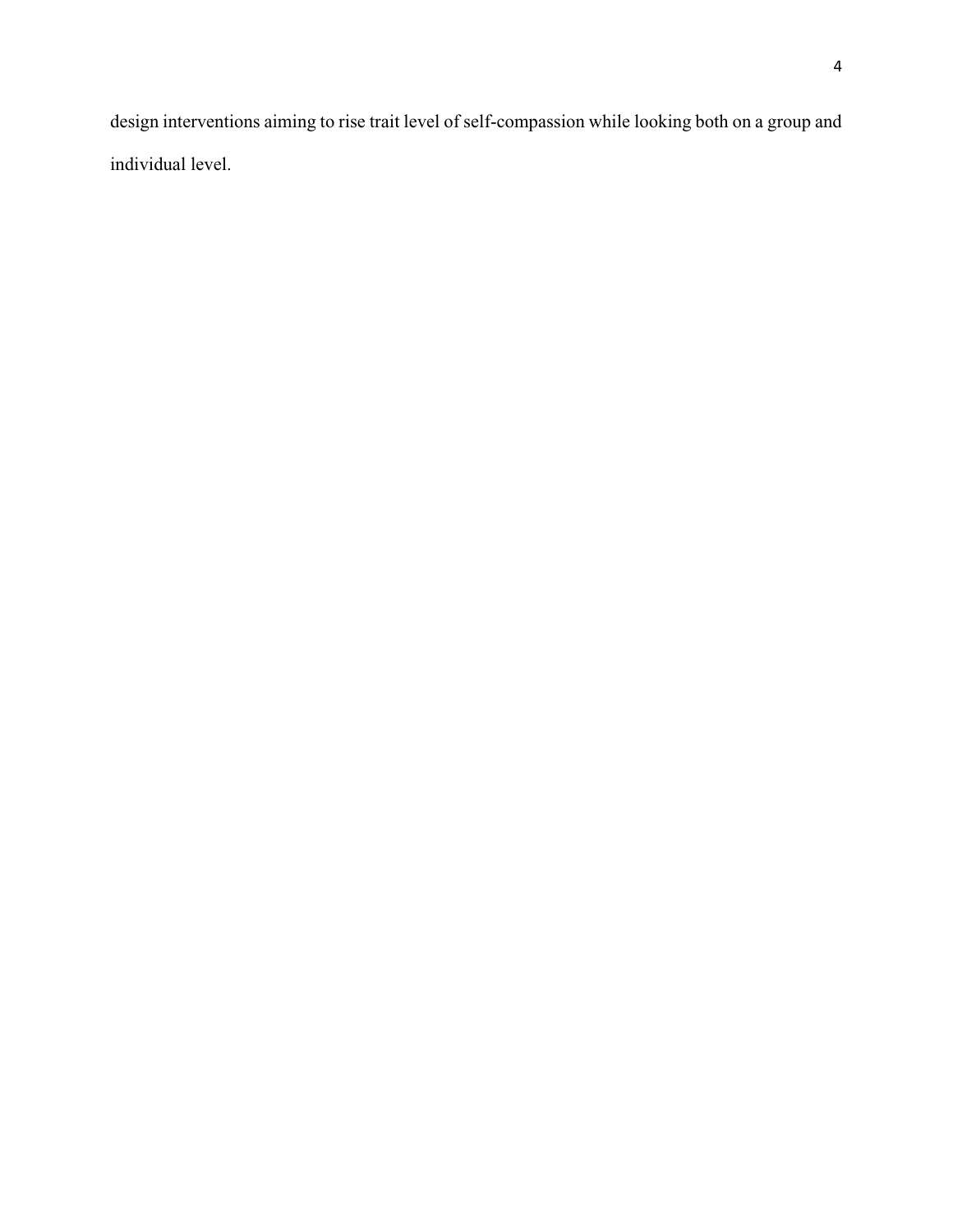# **Introduction**

<span id="page-5-0"></span>In the past years, self-compassion gained attention as a construct which is linked to lower levels of anxiety, depression and stress symptoms (Neff et al., 2007; Zeller et al., 2015). Selfcompassion is defined as an ability to hold and be open towards one's suffering, not to disconnect or avoid it. It has been shown that this facilitates resilience of people through moderation of their reaction to negative experiences (Leary et al., 2007; Smith, 2015).

In some cases, people have private adverse experiences (e.g. thoughts, emotions, bodily sensations, etc.) for which they want to change the frequency or form of these events (i.e. experiential avoidance; Hayes et al., 1996). In these cases, people who are not self-compassionate have excessive fusion with thoughts which results in experiential avoidance strategies such as rumination and suppression that are central to several mental health problems (Gold & Wegner, 1995; Hayes et al., 1996; Szasz, 2009). That said, self-compassion was shown to have a protective effect on them which in turn could prevent from developing depression and anxiety (MacBeth & Gumley, 2012; Kristin Neff, 2003a). Acceptance and commitment therapy (i.e. ACT) is an example of therapy which was shown to be suited for tackling this processes while integrating selfcompassion in it due to the consistency of key elements and the conceptualization of selfcompassion itself (Hayes et al., 1996; Neff & Tirch, 2013; Kristin Neff, 2003a). Specifically, one of the processes the ACT targets is *cognitive fusion* (i.e. the process by which people perceive the literal meaning of their thoughts instead of seeing them as transitional internal experiences; Greco, Lambert, & Baer, 2008; Hayes et al., 2002) which, as mentioned before, is a prerequisite of experiential avoidance (Ciarrochi, Bilich, & Godsell, 2010; Hayes et al., 1996; Hayes et al., 2002). A number of these studies indicate that self-compassion can be used to lessen cognitive fusion but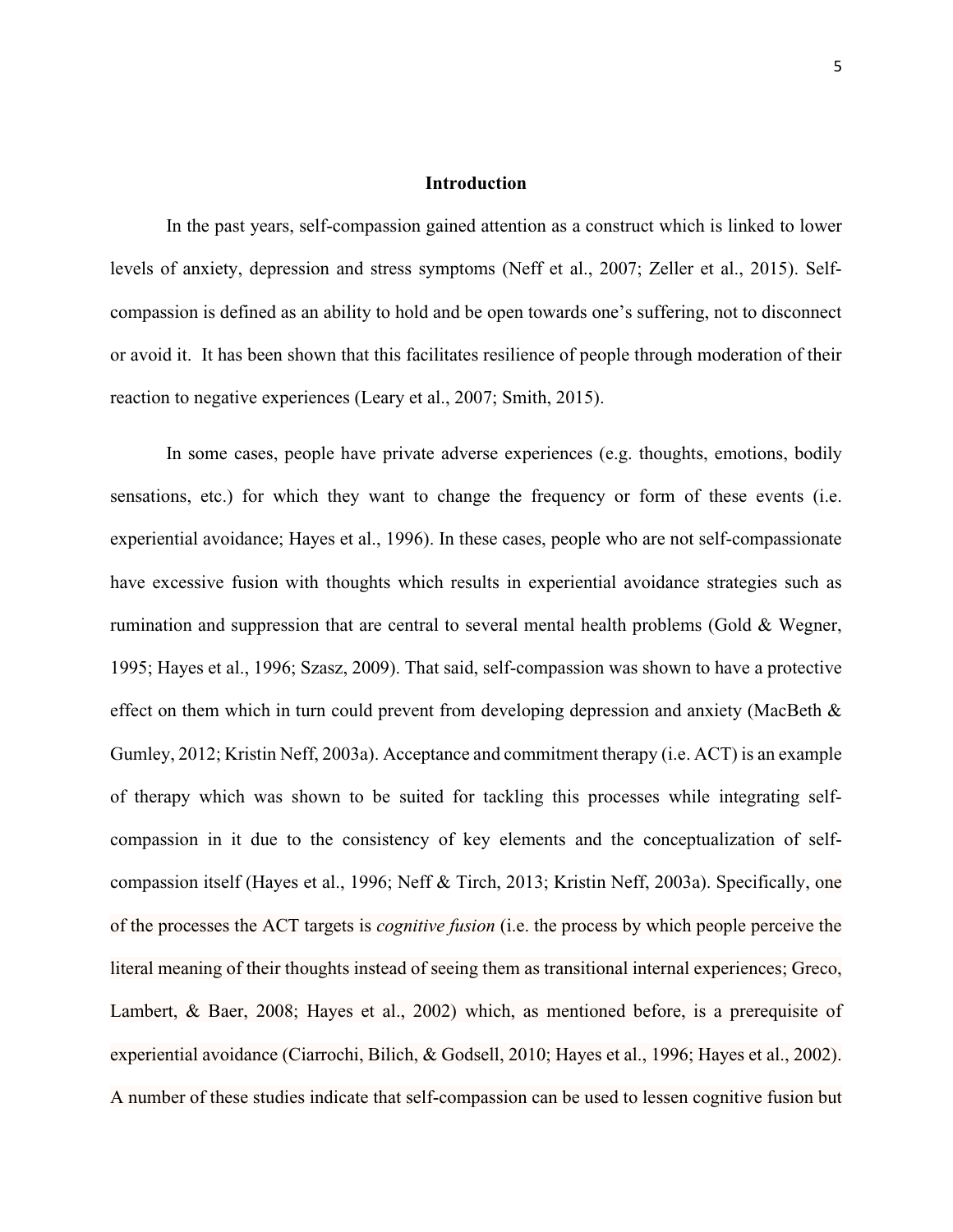still research on these concepts is limited (Gillanders et al., 2015). It was seen that the average difference between people (i.e. between-person level) was indicative of a negative association on a trait level (Carvalho et al., 2019). However, since both constructs are emotional experiences, they reflect individual affective *states* which are variable across time (i.e. within-person level). Their association in daily life is unclear due to these individual fluctuations from one time to another. In other words, we know their relation at a between-person level but the same inference cannot be made on a within-person level (Curran & Bauer, 2011). It could be that, if the trait level of selfcompassion is strongly negative associated with state level of cognitive fusion, then people high on self-compassion are protected from cognitive fusion. This can then mean that on the state level, self-compassion is positively associated with the state level of cognitive fusion. This would be explained by the fact that people who are entangled with their internal events can mediate it by being more self-compassionate at the moments they need it the most (e.g. when they start to ruminate). The reason for this might be that people who have high trait self-compassion could generate it on a state level when they notice that they are entangled with their internal experiences. Still this type of association is speculative. Therefore, this study aims to examine this idea and to see whether the association of state self-compassion and cognitive fusion is negative, comparable to their trait association, or indeed they have a positive relation.

#### <span id="page-6-0"></span>**Self-compassion**

Negative experiences such as losses, mistakes and failures might have physical, psychological and emotional consequences. Self-compassion can be used during such events to alleviate suffering. Neff (2003) introduced self-compassion as the way the individual does not look in a judgmental way towards their suffering but with an understanding and an acknowledgement of such experiences as a part of the larger human experience. Neff (2003a) postulates that self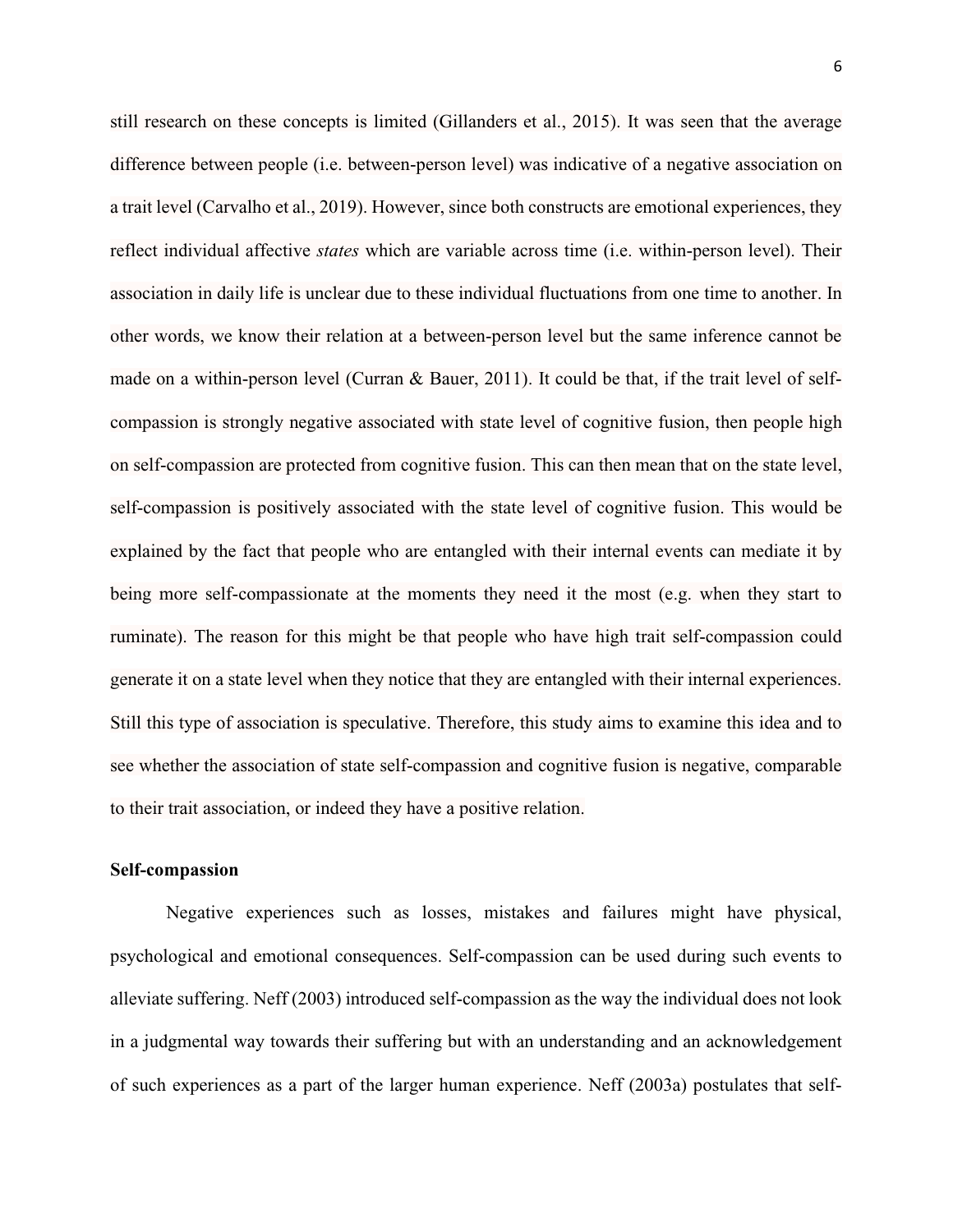compassion constitutes three positive components (a) *self-kindness* (i.e. being kind and understanding towards oneself, rather than being judgmental and self-critical), (b) *common humanity* (i.e. perceiving one's experiences as a part of the larger human experience rather than thinking of them as separated and isolated), and (c) *mindfulness* (i.e. being present and aware of one's painful thoughts, experiences and feelings without over-identifying with them).

Numerous studies have showed the positive benefits of self-compassion. People who are self-compassionate have better psychological flexibility, emotional and psychological well-being than people who are not (Marshall & Brockman, 2016; Neff et al., 2007). This positive self-attitude helps people in times of unpleasant self-relevant events and protects against the consequences of self-judgment, isolation, and over-identification (i.e. depression, anxiety and stress; Neff, 2003a; Neff et al., 2007; Leary et al., 2007; Zhang et al., 2016; Carvalho et al., 2019). As a result, different interventions were developed to increase the levels of self-compassion which were tested in a laboratory setting and showed positive results (Barnard & Curry, 2011). For example, the study of Dreisoerner and colleagues (2020) used compassionate writing to increase trait levels of selfcompassion. This suggests that people who are high on self-compassion tend to look towards themselves in a kind and balanced way, accepting their internal struggles consistently over time. At the same time, Breines and Chen's (2013) study showed that activating support-giving schemas successfully raises state levels of self-compassion. In their first experiment they showed that people who recalled a time when they helped a friend, reported higher state levels of self-compassion in regard to a personal adverse experience than the people in control condition. This indicated that by following strategies such as recall, someone can generate self-compassion in the moment which in turn can protect against the cognitive consequences of negative events (i.e. state; Neff et al., 2007). Both interventions demonstrated that self-compassion can be increased on a trait and a state level but in both cases, it remains unclear which level would be more beneficial to target. That brings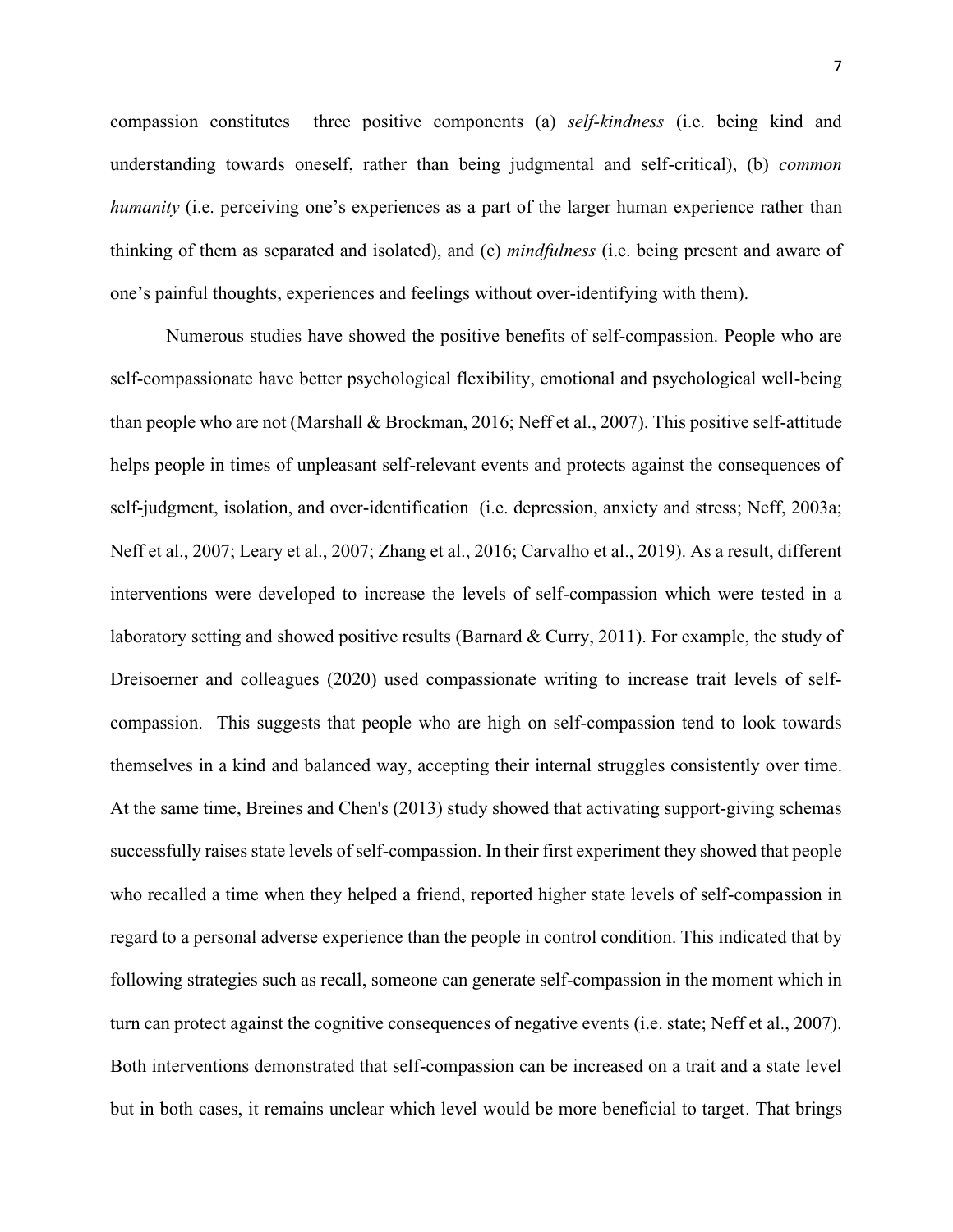the question, if the target of interventions should be to increase the state or the trait level of selfcompassion.

# <span id="page-8-0"></span>**Cognitive fusion**

As mentioned before, cognitive fusion is the degree to which a person is entangled with their thoughts, emotions and private experiences and it is characterised by considering these internal experiences as an absolute truth instead of seeing them as a transitional events and subjective experiences (Hayes, Strosahl, & Wilson, 2012). This can lead to efforts for control over these experiences and avoiding them, which can result in different mental health problems (e.g. anxiety and depressive symptoms; Greco et al., 2008; Dinis, Carvalho, Pinto Gouveia, & Estanqueiro, 2015). For instance, the thought "this will never end" is a momentary difficulty that eventually will pass but it is perceived as a certain future (i.e. cognitive fusion). This motivates people to neglect their life goals and primarily focus on relieving their pain. This can lead to avoidance strategies (e.g. rumination, suppression, worry, etc.) which short-term effect negatively reinforces their continues use and in turn can be the basis of some mental health problems (Hayes et al., 1996). The research on for this construct in daily life is limited. Although, in one daily life study Berghoff, Ritzert and Forsyth (2018) found that experiential avoidance may reinforce future cognitive fusion, providing first evidence for a potential causality in this relationship. This is in line with the previous research indicating that when people want to avoid something, they get fused with their negative experience and then they resort to avoidance strategies which leads to psychological disorders. That said, it might be valuable to look at the association of selfcompassion, which acts as a buffer against these strategies, together with cognitive fusion, which plays a role in their emergence.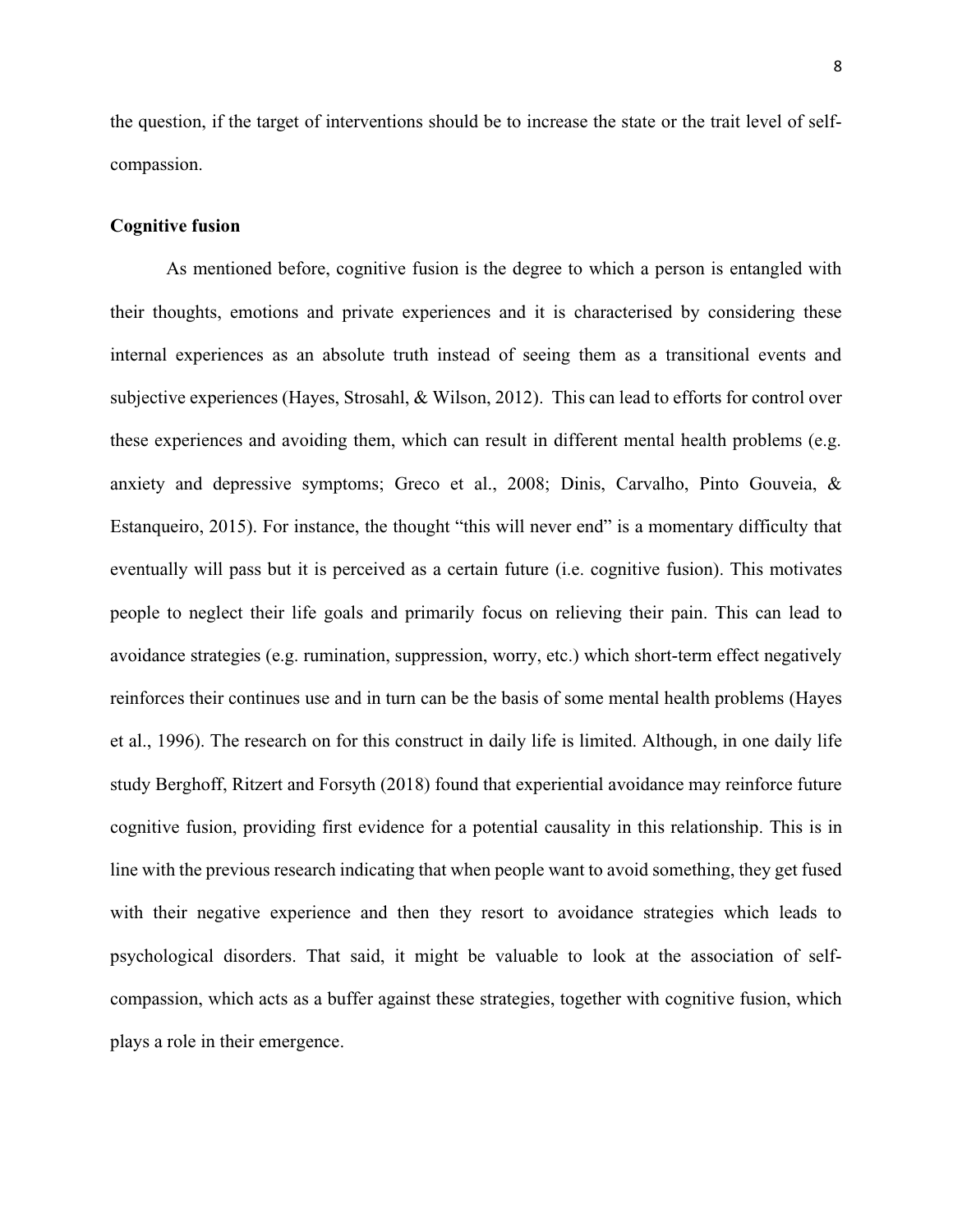## <span id="page-9-0"></span>**Self-compassion and Cognitive fusion**

Self-compassion takes the role of a protector, while cognitive fusion is in the basis of some mental health problems. On one hand, people who are fused with internal events might resort to avoiding strategies such as rumination and ultimately lead to issues such as depression (Hayes et al., 1996). On the other hand, self-compassion was shown to buffer against the use of such strategies and ultimately protects against issues such as depression (Neff, 2003a; Odou & Brinker, 2014). This depicts how self-compassion protects from the consequences of cognitive fusion (Gillanders et al., 2015). At the same time, Carvalho et al. (2019) suggests that depressive symptoms caused by pain intensity are influenced by the degree people are entangled with their physical and mental experiences, instead of perceiving them as transient events. This association which is mediated by fusion, is moderated by self-compassion where people who respond with warmth and understanding towards averse experiences, shortcomings and personal flaws are buffered against entanglement with internal events which could cause depressive symptoms (Gillanders et al., 2015). This indicates that self-compassion not only protects from the negative effects of cognitive fusion but it might protect against it all together.

Despite that many psychological theories focus on within-person processes, they are empirically evaluated with cross-sectional study designs (i.e. a single time point) which provides information on between-person level. It is known that the analysis of such data is not suited for making inferences on within-person level. When such misattributed inferences take place, an ecological fallacy occurs (Curran & Bauer, 2011). All previously mentioned studies have shown a negative association between self-compassion and cognitive fusion but all of them utilize a crosssectional design which misses the dynamic interaction of these concepts in daily life (Gillanders et al., 2015). Although, there is a negative association on a trait level, the same cannot be inferred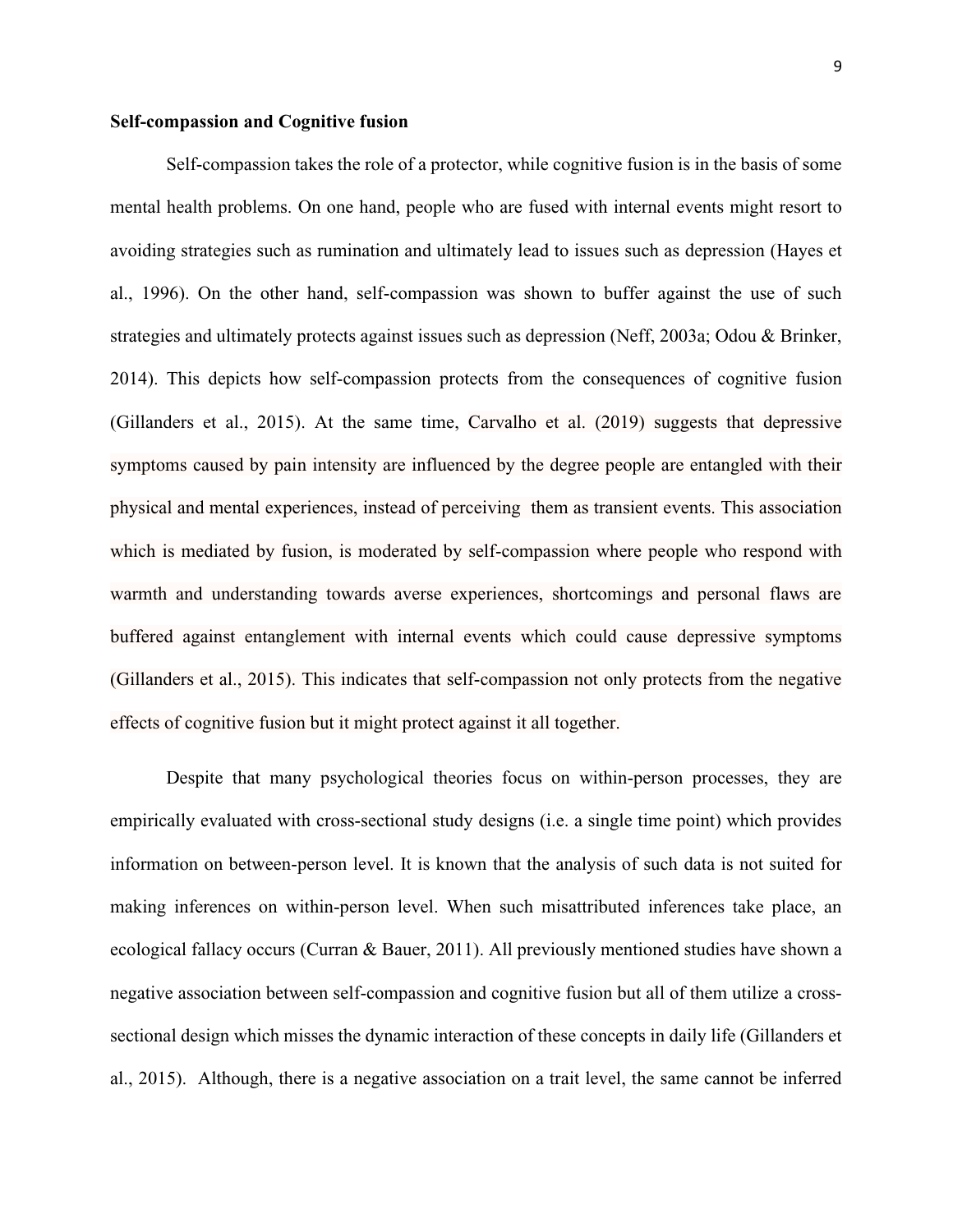the same for the state level because people who are self-compassionate might generate it in the moment when they need it the most. In that case, the association between the state level selfcompassion and cognitive fusion would be positive in contrast with their negative association on trait level. Such an outcome could motivate the design of interventions which focus on making people more self-compassionate on a state level. Particularly, they could be taught different selfcompassionate phrases which they can adapt across different context (e.g. stress, worry, depression, etc.) and readily use them as they need them. With the use of ecological momentary assessment, these aspects can be explored and it could expand the literature on self-compassion and cognitive fusion.

# <span id="page-10-0"></span>**This Study**

The aim of this study is to establish if there is a positive association between the state of self-compassion and cognitive fusion. The current study examines if the association of selfcompassion and cognitive fusion would be positive on a state level in contrast to the negative association reported in previous studies on a trait level (Gillanders et al., 2015). Next, it examines whether the within- or between-person variation of self-compassion would have a stronger association with the state level of cognitive fusion. Finally, this study aims to validate the state measures of self-compassion and cognitive fusion specifically adapted for experience sampling method.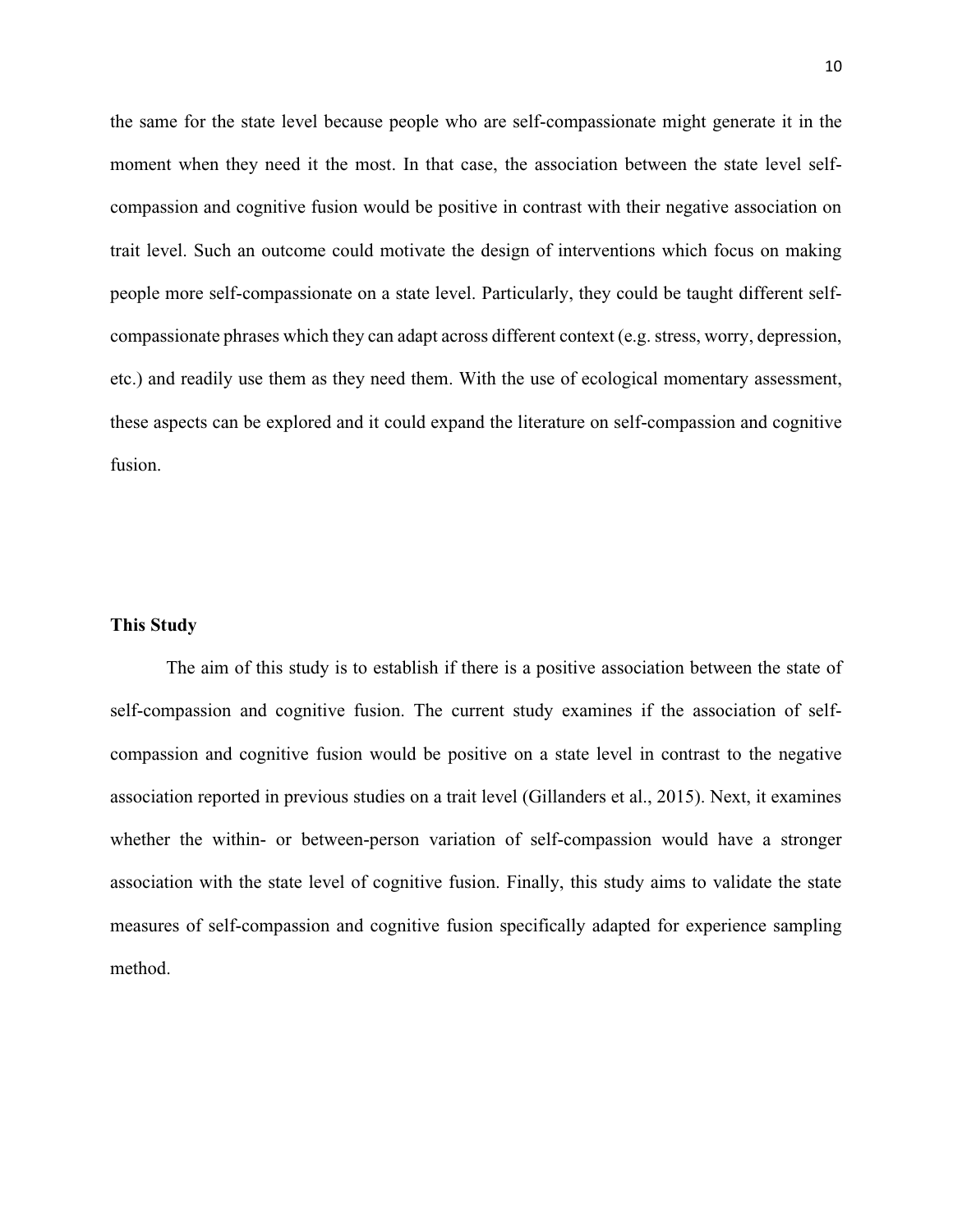#### **Methods**

# <span id="page-11-1"></span><span id="page-11-0"></span>**Participants**

The study was consisted of 30 students mainly from the University of Twente (UT) with age ranging from 18 to 35 years old ( $M_{\text{age}}$  = 22.6,  $SD_{\text{age}}$  = 38.2, female 50% and male 50%). They were from different nationalities Dutch (43.3%), German (30%), other (26%). Most of the participants were recruited by means of convenience sampling (i.e. researcher's own personal contacts) and through the Test Subject Pool (SONA) system for the Behavioural, Management and Social Sciences (BMS) faculty of UT. The respondents from BMS faculty were rewarded with one SONA credit for completing the study and for participants recruited otherwise, no compensations were offered. The inclusion criteria were to be above the age of 18, to have proficient English skills and have an electronic device which could download and use the application utilized for this study.

#### <span id="page-11-2"></span>**Materials**

<span id="page-11-3"></span>To create and distribute the online survey the *Ethica* platform was used. The questionnaire was part of a larger study on trait-state associations. For this particular study, two traits questionnaires and four experience sampling questions were used. This study is concerned only with the Self-Compassion Scale-Short Form (SCS-SF; see Appendix B) and Cognitive Fusion Questionnaire (CFQ; see Appendix C).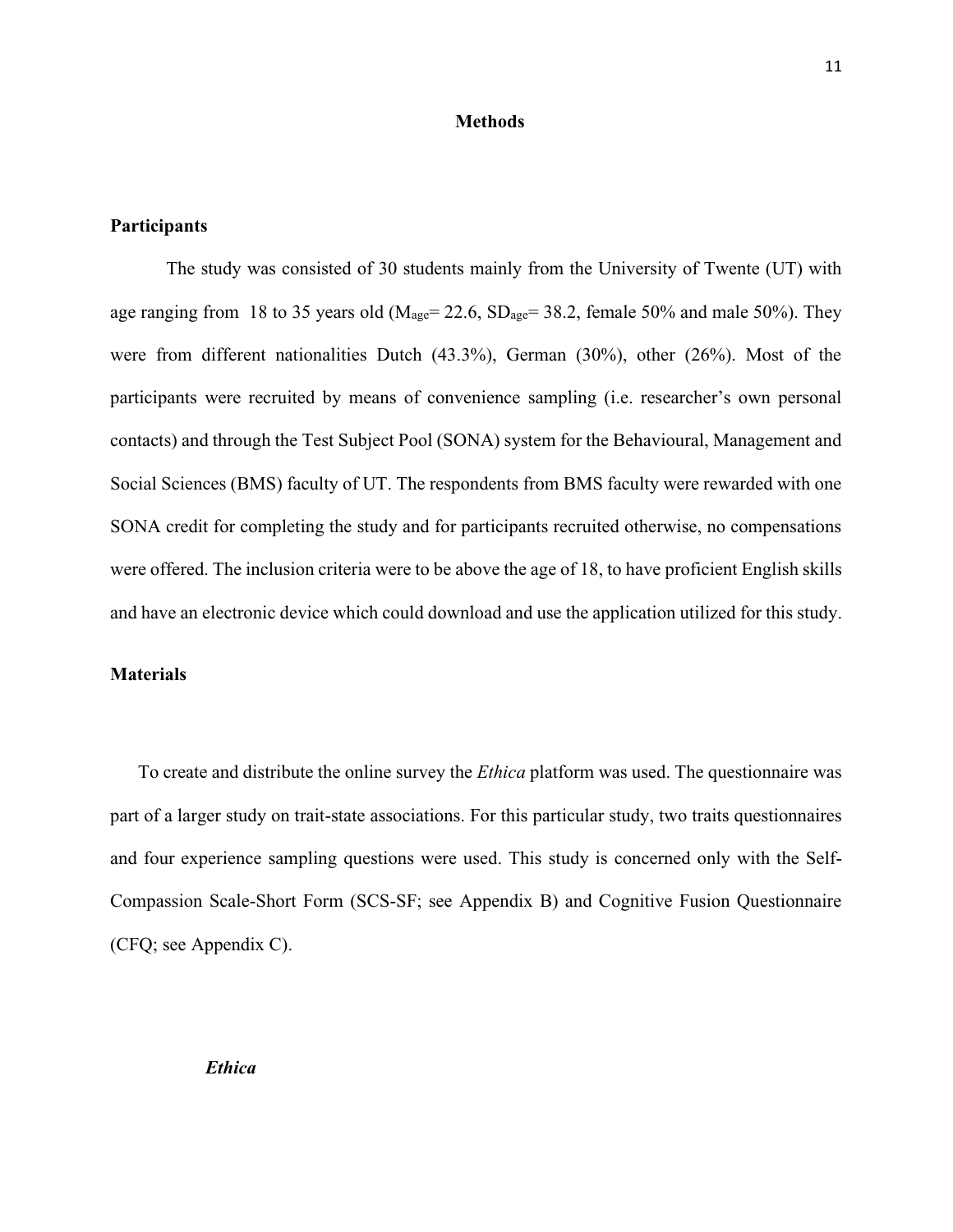Ethica is a flexible and open-access platform which is used to design different types of studies using different sensory data. This platform allows researchers to easily recruit diverse participants, monitor them in real-time, adjust the study as needed, increase its external validity, provides the needed security for the collected data and it is available for Android and iOS devices ("Features," n.d.). Additionally, it provides a desktop version which allows researchers to design studies and to have an overview on the collected data. This study used Ethica version 153 to measure the dynamic interaction of cognitive fusion and self-compassion on day-to-day basis. Particularly, it was possible to schedule at what time to make the questionnaires available to be filled in and when to notify the participants that they are available.

## <span id="page-12-0"></span>*Trait questionnaires*

**SCS-SF**. Trait self-compassion was measured with the 12 items short form questionnaire of self-compassion (Raes et al., 2011). Participants needed to rate the statements about how they act towards themselves during difficult times on a 5-point Likert scale (1=*almost never*; 5=*almost always*)*.* This scale measures six facets of self-compassion: *self-kindness* (e.g. "I try to be understanding and patient towards those aspects of my personality I don't like."), *self-judgement*  (e.g. ". I'm disapproving and judgmental about my own flaws and inadequacies."), *common humanity* (e.g. "I try to see my failings as part of the human condition."), *isolation* (e.g. "When I'm feeling down, I tend to feel like most other people are probably happier than I am."), *mindfulness*  (e.g." When something painful happens I try to take a balanced view of the situation.") and *overidentification* (e.g. "When I fail at something important to me I become consumed by feelings of inadequacy). The negative facets self-judgement, isolation and over-identification are reverse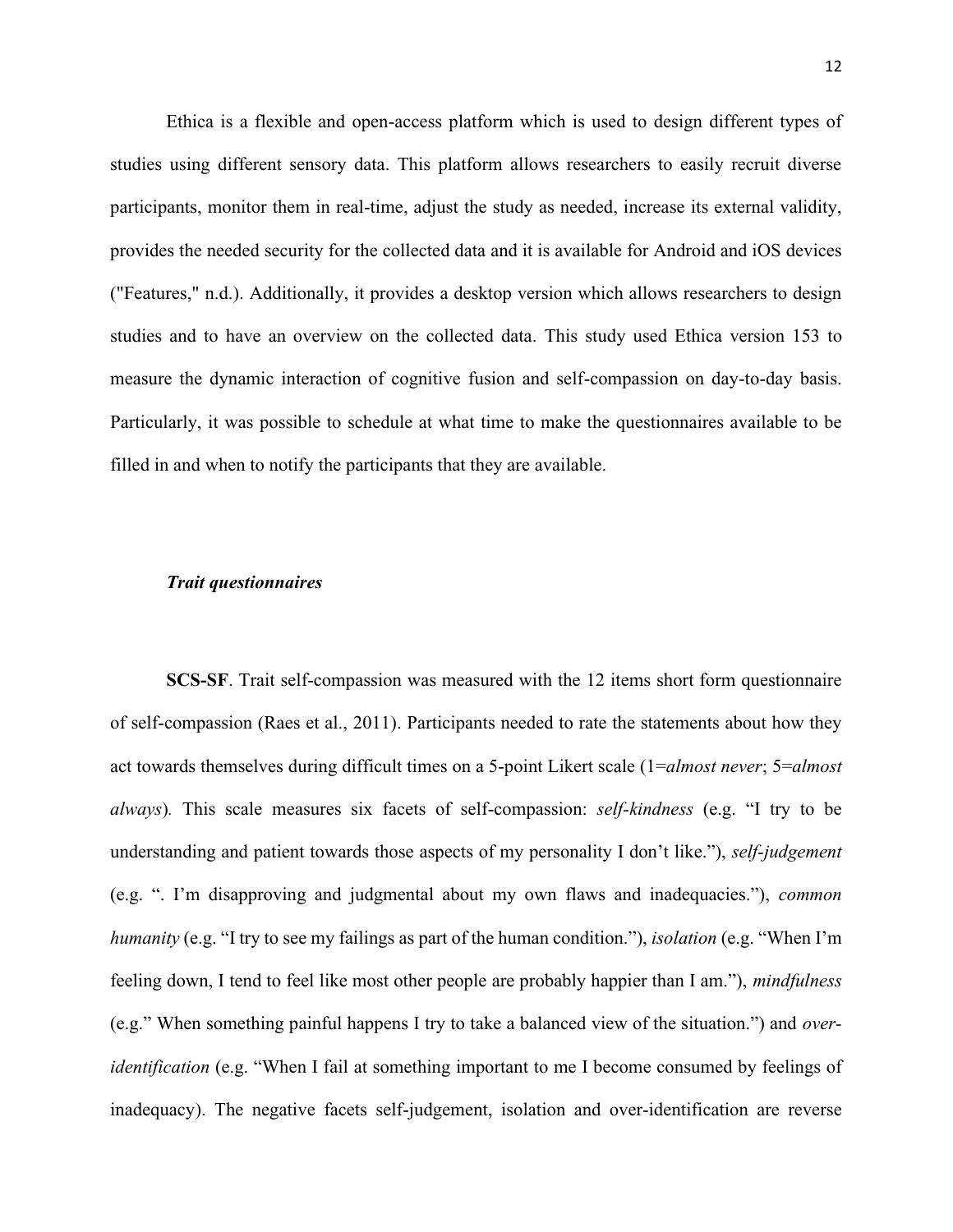scored. The composite scores indicate the level of self-compassion where higher scores indicate higher levels of self-compassion. The scale is factorially validated, correlation between the composite scores of the short and long form of the questionnaires is  $r = .97$  and internal consistency of *α=*.86 (Raes et al., 2011). The validity and reliability of this scale for the current study will be shown in the result.

**CFQ.** The degree to which people were fused with their thoughts and beliefs was measured with the Cognitive Fusion Questionnaire comprised of seven items. Participants needed to indicate how true the statements were on a 7-point Likert scale (1=*never true;* 7=*always true*). Higher score indicates higher fusion with thoughts. An example item of this scale is *"My thoughts cause me distress or emotional pain"*.The scale demonstrates good construct and incremental validity, good test-retest reliability *r=.80* and internal consistency in a range of mental health, occupational, students and community samples with Cronbach's *α* ranging from .88 to .93 (Gillanders et al., 2014).

The reliability of both scales for the current study will be presented in the results.

# *State Questionnaire*

<span id="page-13-0"></span>The daily questionnaire for the current study can be found in Appendix D. Additionally, the questions from the larger study can be found there as well. Furthermore, the reliability and validity of all items for the current study will be discussed in the "Results" section.

**State Self-Compassion.** To measure the state level of self-compassion, two items were adapted from the corresponding trait questionnaire. The participants needed to indicate the extent to which they agree with the given statements on a 5-point Likert scale (1=*strongly disagree;*  5=*strongly agree).* They were adapted from the *self-kindness* (e.g. "Right now, I am giving myself the caring and tenderness I need towards my negative feelings.") and *common humanity* (e.g. "Any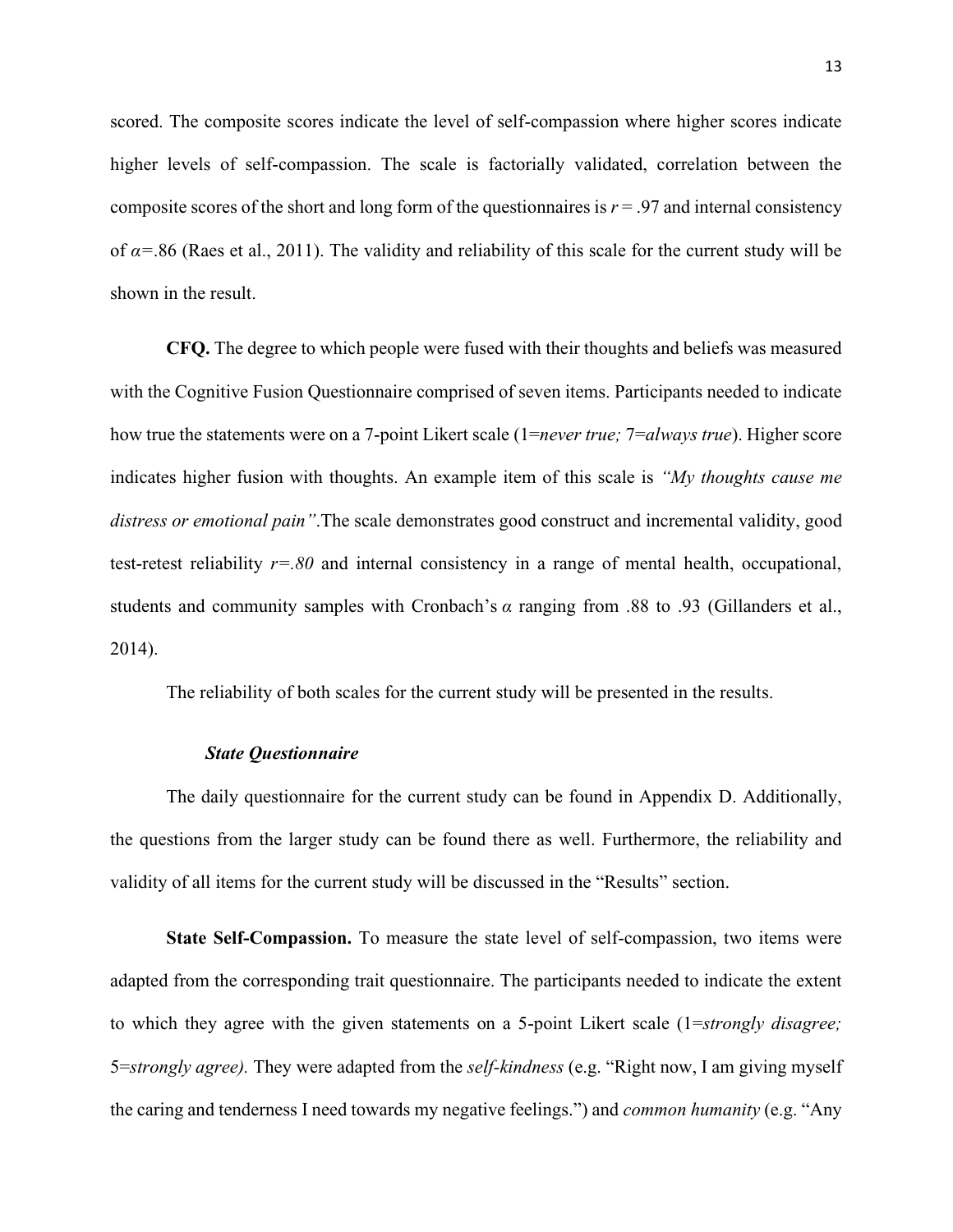feelings of inadequacy I experience right now, are shared by most people.") sub-scale. There are several reasons to choose these two facets over the rest even though the composite scores indicate the level of self-compassion (Neff, 2003b). First, a couple of studies suggest that the SCS might measure two different constructs (i.e. self-compassion and self-coldness), consequently the subscales measuring self-compassion were adopted (i.e. self-kindness, common humanity and mindfulness; Brenner et al., 2017; López et al., 2015). Next, the component mindfulness was excluded since it is already known that it promotes mental health and the other components of selfcompassion (Hofmann et al., 2010; Dreisoerner et al., 2020). Additionally, there are combination of interventions using one for mindfulness and another for self-compassion. Rather, it is interesting to see how common humanity and self-kindness are related to self-compassion. Another reason is that the conceptualization of self-kindness and common humanity overlap with self-compassion.

**State Cognitive Fusion.** The state level of cognitive fusion was measured with two items adapted from the corresponding trait questionnaire with factor loadings of .652 and .733 (Gillanders et al., 2014). Participants, indicated the extent to which they agree with the given statements on a 5-point Likert scale. An example item is "Currently, I don't feel entangled in my thoughts." which was negatively coded to tackle acquiescence bias.

## <span id="page-14-0"></span>**Design & Procedure**

A longitudinal correlational survey design by means of experience sampling method (ESM) was employed. The study was approved by the BMS Ethics committee of UT (Nr. 200382). The research took place over the period of eight days. Before the beginning, a two-day pilot study was deployed with three participants. In the beginning of the study, the respondents were instructed to download the *Ethica* application, to join this study by filling in the code and allow their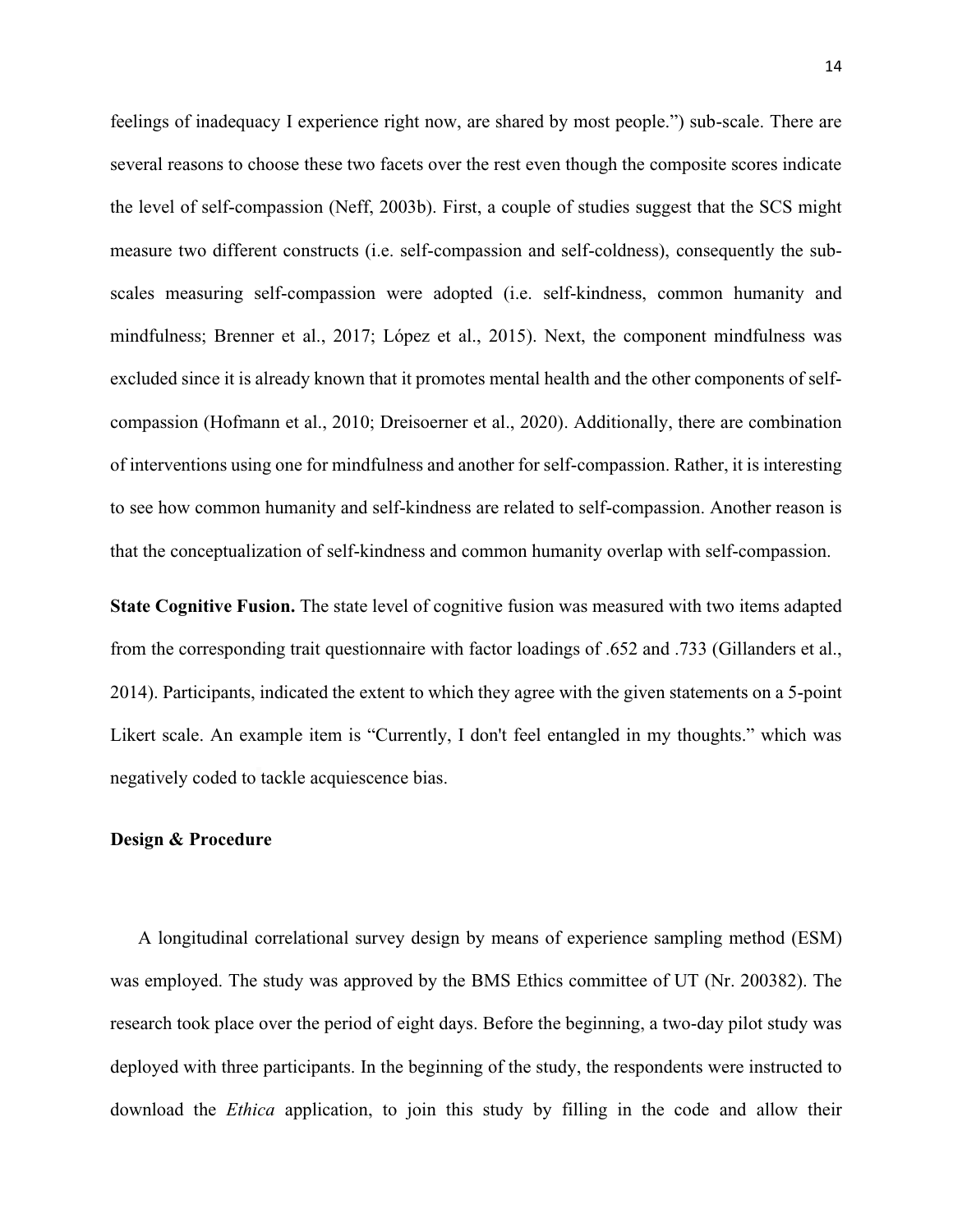notifications. It was outlined the importance for enabling the notification functions and if they found it as difficult, they were provided with a link towards *dontkillmyapp.com* with guidelines for different brands. On the first day they needed to read the general information about the study, give their consent to participate, which they could withdraw at any giving time (see Appendix A), and to fill in the trait questionnaires of self-compassion and cognitive fusion. Here, it should be noted that due to technical difficulties, in the beginning of the study, the participants were prompt to do the trait questionnaires and to give their consent on the second day instead on the first day. A week after the start of the study, this issue was fixed and they received the consent form and trait questionnaires on the first day. Additionally, they were instructed to contact the researchers if they had any questions or problems with the study. The trait questionnaires had seven questions for cognitive fusion and twelve for self-compassion. They were set to be available between 9:00 AM and 11:30 AM on the first day before the state questionnaire with the goal to prevent any possible influences on the trait measures. Afterwards, that was changed to be immediately available once they were registered. They were notified the moment the survey was available, if it was not completed, they received a notification after two and four hours. If they had not responded for the next 24 hours from the time that was available, the questionnaire expired and it was not available to be filled in again. Some participants reported that they received notification to fill in the questionnaire even after it was completed. As a result, the expiration of the survey was changed to seven hours after one week from the start of the study. For the next seven days, they needed to complete the same eight questions which were prompt three times per day with the goal of establishing the dynamic interaction of the above-mentioned concepts through the day. This survey was scheduled to be randomly available to respondents in the morning (between 9:00 AM and 10:30 AM), the afternoon (between 14:00 PM and 15:30 PM) and the evening (between 20:00 PM and 21:30 PM). They were notified the moment the survey was available, if it was not completed,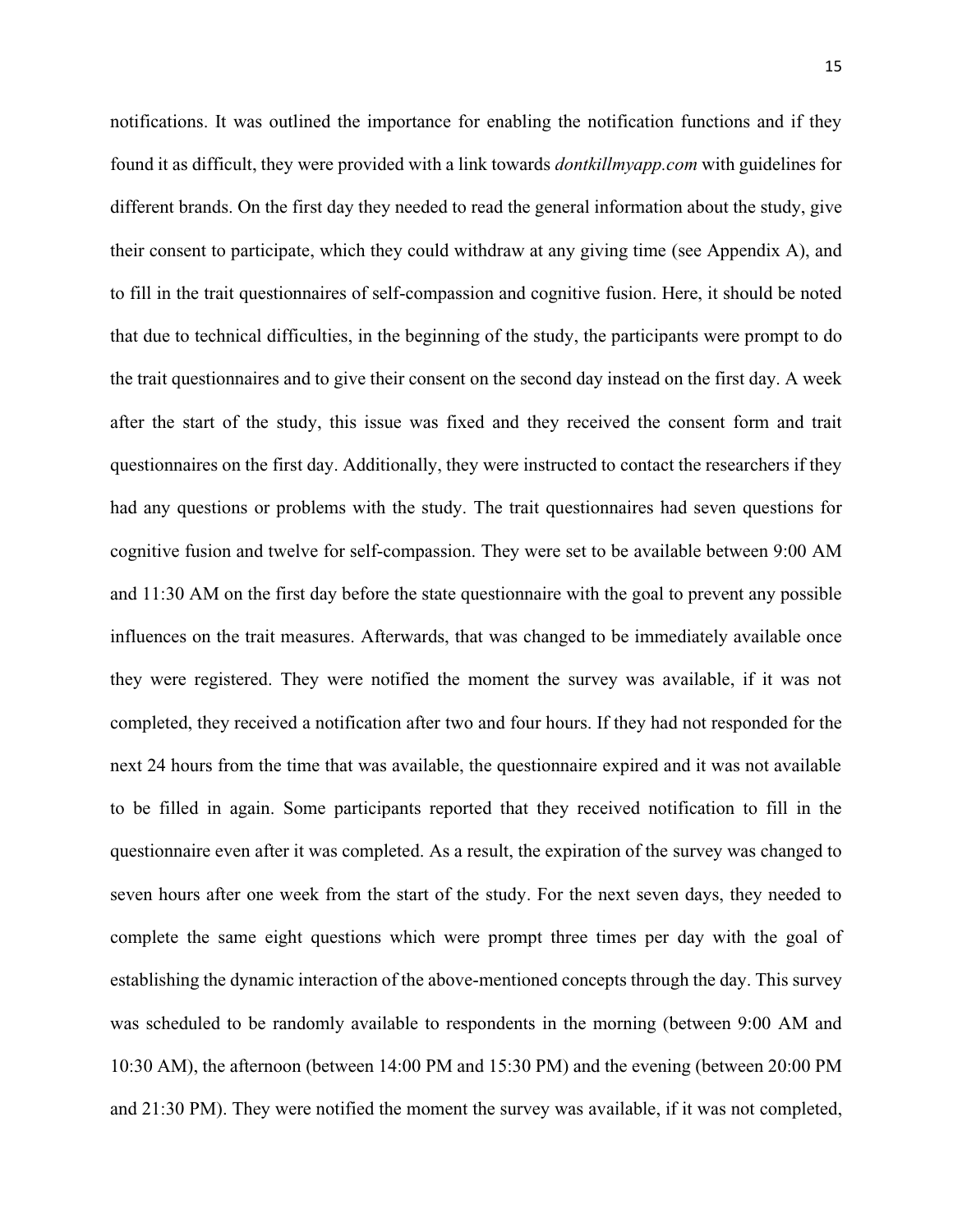they received a notification after 15, 30 and 45 minutes. If the participants had not responded for the next 90 minutes from the time that was available, the questionnaire expired and it was not available to be filled in again. Answering every question was mandatory and participants could not proceed to the next without providing a response.

# <span id="page-16-0"></span>**Date Analysis**

IBM SPSS Statistics (version 26) was used to analyse the data. First, the data was exported from Ethica and the data was prepared for statistical analysis through Rstudio. Descriptive statistics were run to calculate demographic data (i.e. age, gender and nationality), the mean, the standard deviation and the skewness of the self-compassion and the cognitive fusion scores from the trait questionnaires. Afterwards, a histogram was employed to further confirm the normal distribution of the data.

Similarly to other studies, , it was decided to exclude from the analysis participants with lower than 50% response rate (Conner & Lehman, 2012, p.101), The two constructs which were investigated on the state level, had two questions each. In order to derive a single state measurement for each construct, the means of the two questions per construct were calculated.

In order to analyse on a state and a trait level these constructs and allow for between-person analysis, the average person mean (PM) over all timepoints was calculated. Furthermore, to be able to conduct within-person analysis, the state scores for self-compassion and cognitive fusion were subtracted from their respective PM score to calculate the person mean-centered score (PMC) for each participant.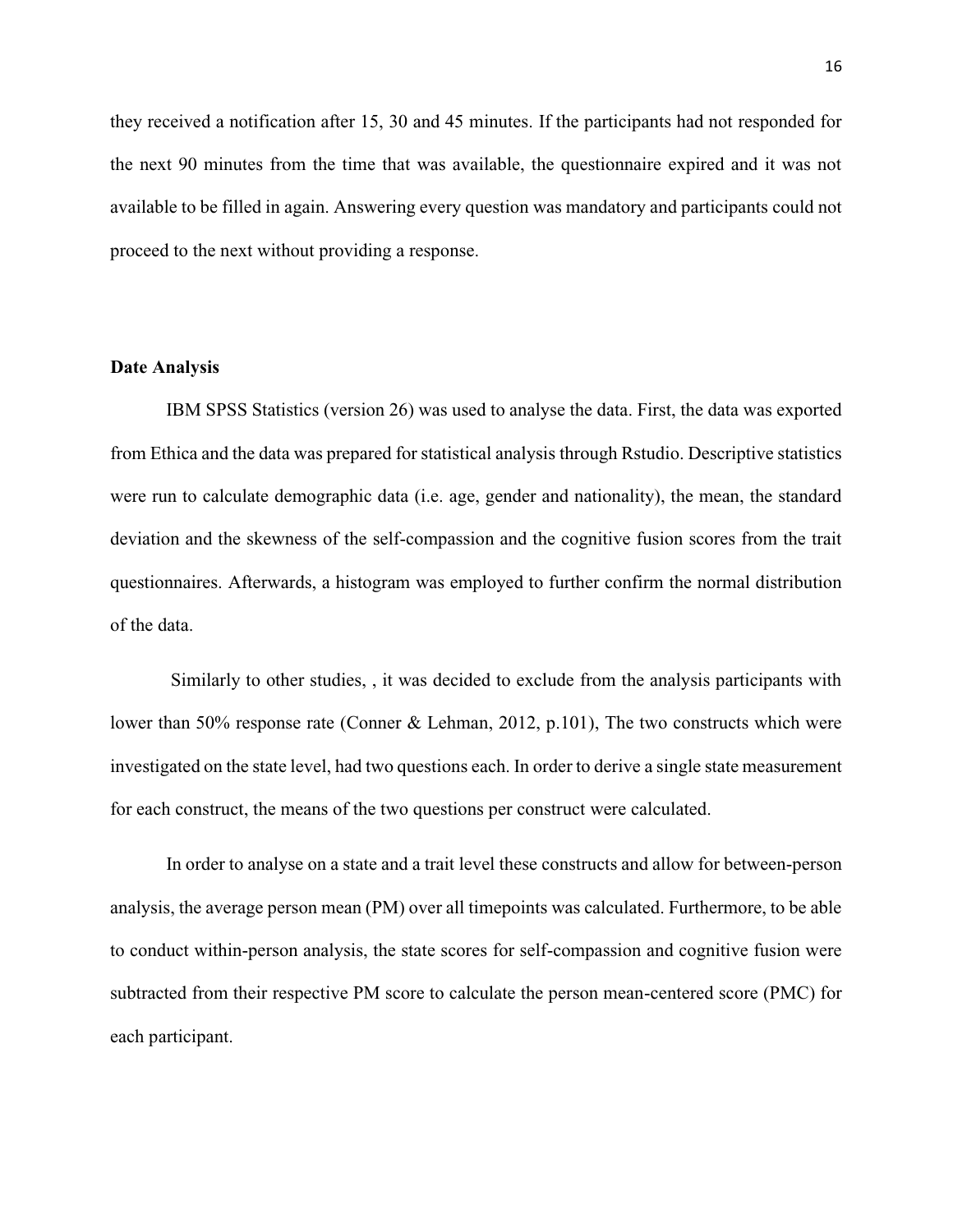To evaluate the internal consistency of the SCS-SF and the CFQ in the current sample, Cronbach's alpha was calculated with  $\alpha$  >0.9 being considered excellent,  $\alpha$  >0.8 being good,  $\alpha$  >0.7 being acceptable,  $\alpha > 0.6$  being questionable, and  $\alpha < 0.6$  being unacceptable. Additionally, to examine the validity of the current study state items for, a Pearson correlation analysis was used between a) state self-compassion (PM) and the SCS-SF, b) state cognitive fusion (PM) and CFQ with interpretation of correlation coefficient as follows:  $r > 0.5$  suggesting a strong correlation, r  $>0.3$  a moderate correlation, and  $r > 0.1$  a weak correlation. Additionally, in order to assess the reliability of the current state measures, all time points were split in two halves. The first half comprise of the first half of the time points and the second half of the remaining time points, as it was done by Csikszentmihalyi and Larson (2014). Then a split-half correlation was conducted.

To see the relationship between a) trait self-compassion and trait cognitive fusion, b) trait self-compassion and state self-compassion (PM) and c) trait cognitive fusion and state cognitive fusion (PM), Pearson correlation was utilized. Furthermore, a linear model was used to explore the association between state self-compassion (PM) and state cognitive fusion (PM). Next, an autoregressive Linear Mixed Model (i.e. LMM) was chosen to conduct the analysis of the current study because the collected data is from a sample of students with multiple responses which might be similar to each other and as a result it could violate the independence assumption. The LMM can estimate the variations at different levels of nested data by aggregating it in a between- and within-person level which aids in reaching independence and gives the possibility to see effects which might not be seen otherwise while looking at the set as a whole even if there are missing values (Palmier-Claus et al., 2011). A LMM was used to understand what is the association between self-compassion and cognitive fusion and whether is more state-like (within-person) or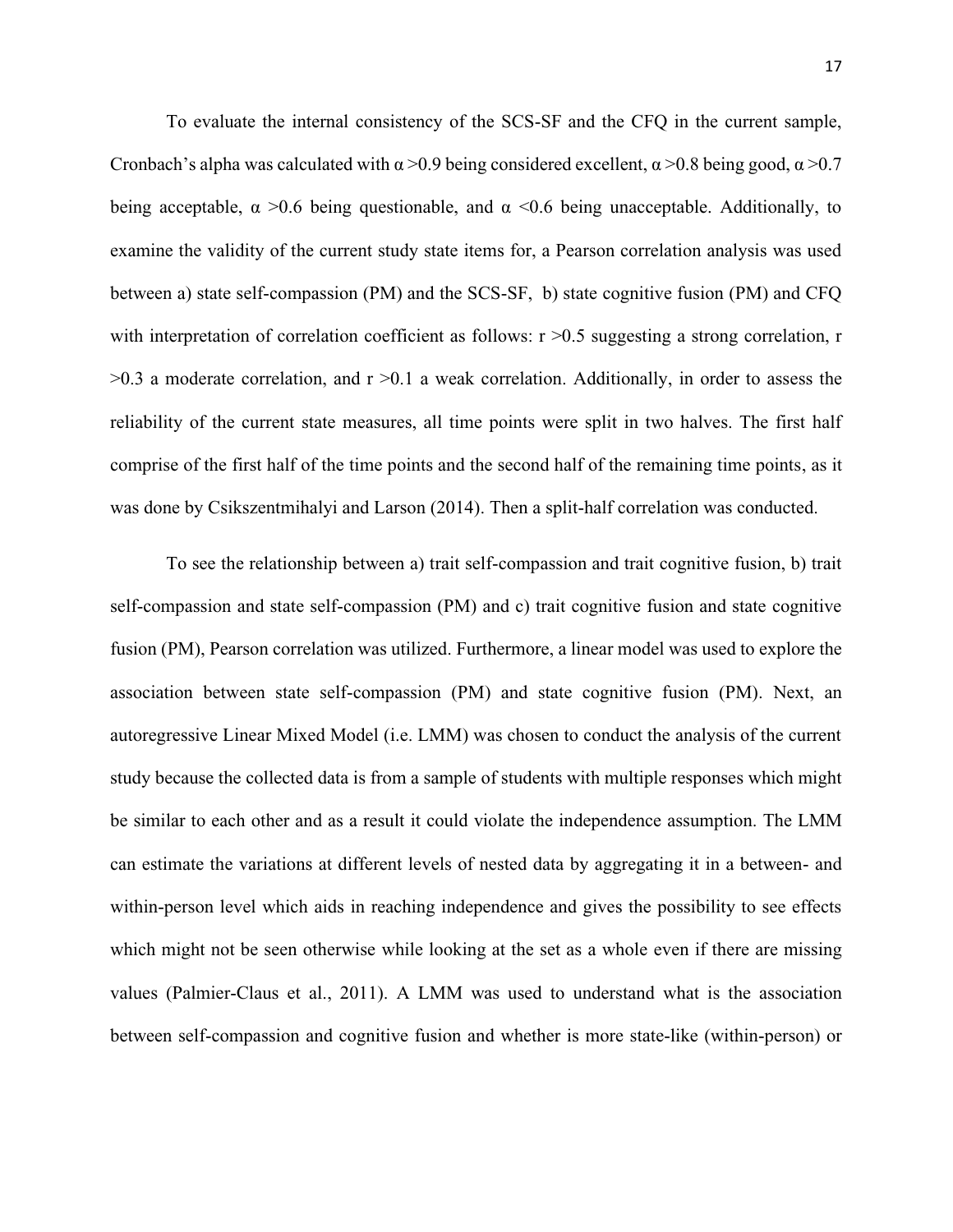trait-like (between-person). The variables in this model were standardized in order to aid in interpreting the within and between person parameter estimates.

#### **Results**

## <span id="page-18-1"></span><span id="page-18-0"></span>**Descriptive Statistics**

Overall, 43 participants signed up for this study, from which 13 were excluded due to low response rate (i.e. below 50%) and their data was deleted. This study had on average 76.94% response rate. In Table 1, an overview of the mean, standard deviations, minimum and maximum score, accompanied by the scale's minimum and maximum score, of the trait questionnaires of can be found. Both questionnaires had a normal distribution, although self-compassion had a slight negative skewness. The SCS-SF showed an acceptable internal consistency with Cronbach's Alpha of .*79* and the CFQ showed a good internal consistency with Cronbach's Alpha of *.89.*

A bivariate correlation analysis between the trait questionnaires was performed in order to confirm the association of self-compassion and cognitive fusion from previous studies in the current sample. The analysis showed a significant strong negative correlation between the constructs (*r*=-.610*,* p*<0.001)* indicating that people who score high on trait self-compassion tend to score low on trait cognitive fusion. Furthermore, a correlation analysis between the trait selfcompassion (SCS-SF) and state self-compassion (PM) demonstrated significant moderate correlation (r*=.428,* p*<0.001)* indicating that people who score high on a trait level score high on the average state level as well. Moreover, another correlation analysis for cognitive fusion between trait level (CFQ) and state level (PM) showed significant moderate correlation (*r=.318, p<0.001)*  indicating that people who score high on a trait level for cognitive fusion score high on a mean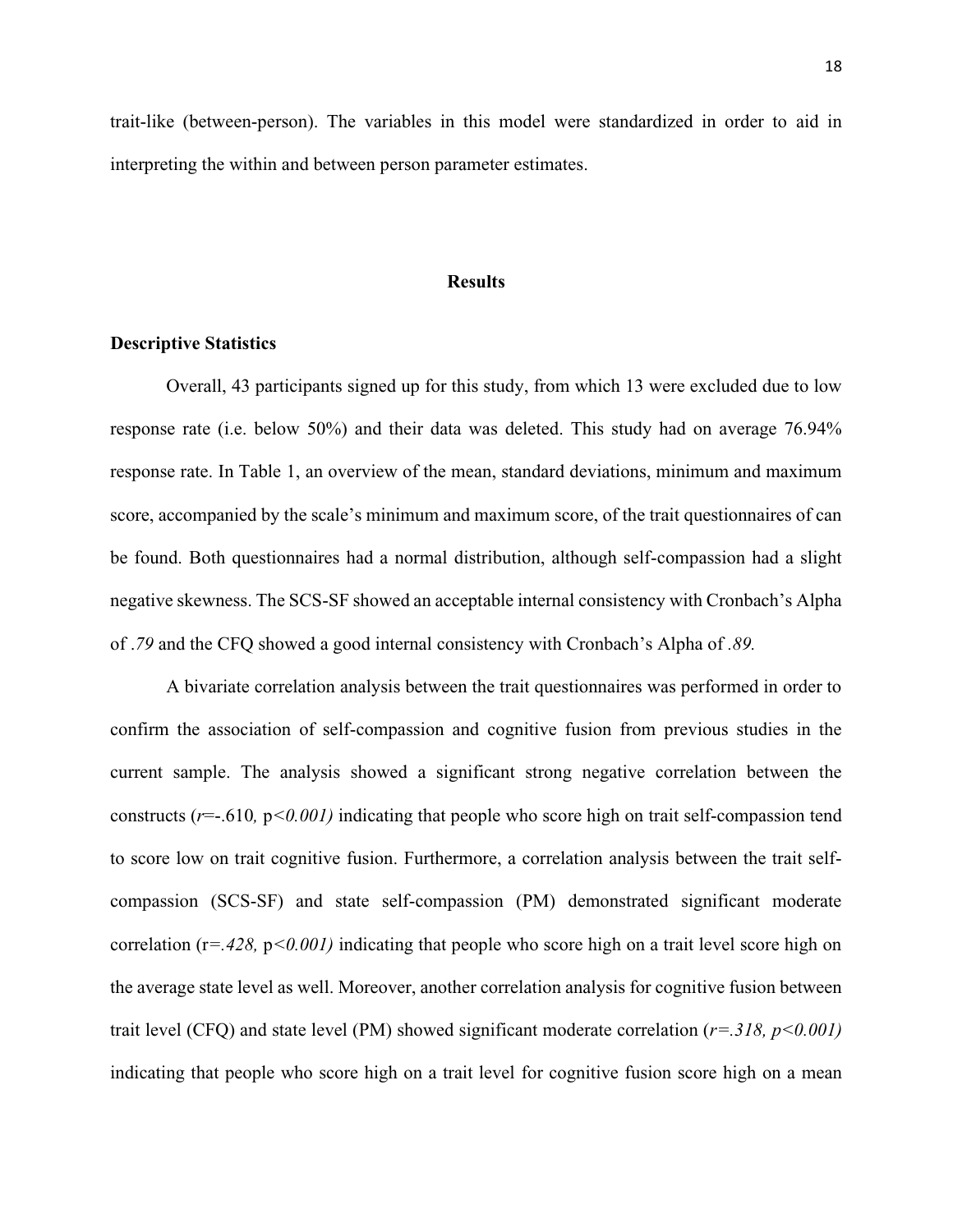state level as well. Moreover, the reliability of the state measure for self-compassion first and second half showed significant positive correlation (r=*.86*, p=0.001). For the first and second half of cognitive fusion, the result showed significant positive correlation (r=*.67*, p=*0.01)*

# **Table 1**

*Minimum and Maximum Scores, Means (M) and Standard Deviations (SD) of Trait Self-Compassion and Trait Cognitive Fusion*

| Variables             | Minimum (scale | Maximum (scale |       |           |
|-----------------------|----------------|----------------|-------|-----------|
|                       | minimum)       | maximum)       |       |           |
|                       |                |                | M     | <b>SD</b> |
| <b>SCS-SF</b>         | 24(12)         | 52 $(60)$      | 38.86 | 7.30      |
| <b>CFQ</b>            | 10(7)          | 43 (49)        | 28.30 | 8.39      |
| Self-compassion (PM)  | 2.46(1)        | 4.45(5)        | 3.44  | .47       |
| Cognitive fusion (PM) | 1.36(1)        | 3.29(5)        | 2.32  | .47       |

*Note.* The table shows the scores of trait self-compassion (SCS-SF) and trait cognitive fusion (CFQ). The averaged across all time points person mean (PM) scores of the state questionnaire for self-compassion and cognitive fusion are shown as well.

# <span id="page-19-0"></span>**Linear Models**

First, a linear model between state levels of self-compassion (PM) and cognitive fusion (PM) was used in order to investigate their association. The results showed that state selfcompassion was significantly negatively associated with state average cognitive fusion over time ( $\beta$ pm = -.47, *SE* = .05, p<0.001). In the sense that when people scored on average high on state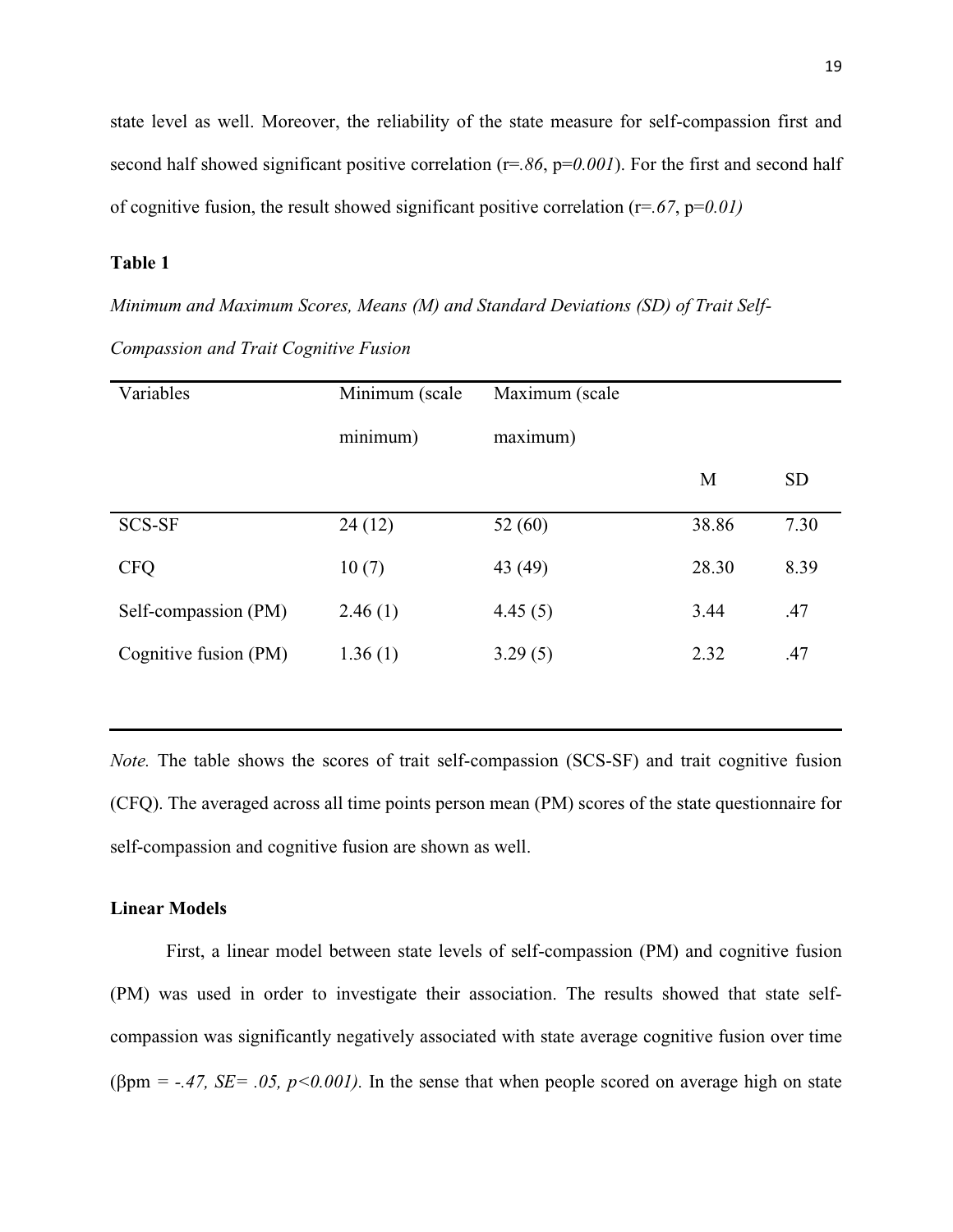self-compassion, they scored low on cognitive fusion. Second, a linear mixed model used the standardized score of state cognitive fusion as a dependent variable and state self-compassion between- and within-person as independent fixed variable (i.e. PM and PMC respectively). The results demonstrated that state cognitive fusion had a weak negative association with the betweenperson (i.e. PM, Trait-Like) and the within-person (i.e. PMC State-Like) estimates  $(\beta_{PM} = -.22, )$  $SE = .05$ ,  $p < 0.001$ ;  $\beta_{PMC} = -.29$ ,  $SE = .04$ ,  $p < 0.001$ ). Furthermore, the overlap of between- and within-person 95% confidence interval [-0.32,-0.11] and [-0.36,-0.22] respectively indicate that the weak association is not significantly different between the two estimates.

## **Individual graphs**

For the purpose of exploring the daily fluctuation of state self-compassion and cognitive fusion, several participants were chosen and individual graphs were generated. These graphs show the variation of self-compassion of participants with low, average and high cognitive fusion. As well, the chosen participants were selected based on the least missing time points with the goal of demonstrating more comprehensive graphs for their fluctuations over time.

The first example, has the highest state level of cognitive fusion (3.29) and average state level of self-compassion (3.24) among all participants (figure 1). The pattern of cognitive fusion starts high but towards the end of the study, it becomes lower in comparison to self-compassion. Moreover, the line of self-compassion is more stable over time showing spikes in moments when the scores of cognitive fusion gets lower which demonstrates a negative relationship over time.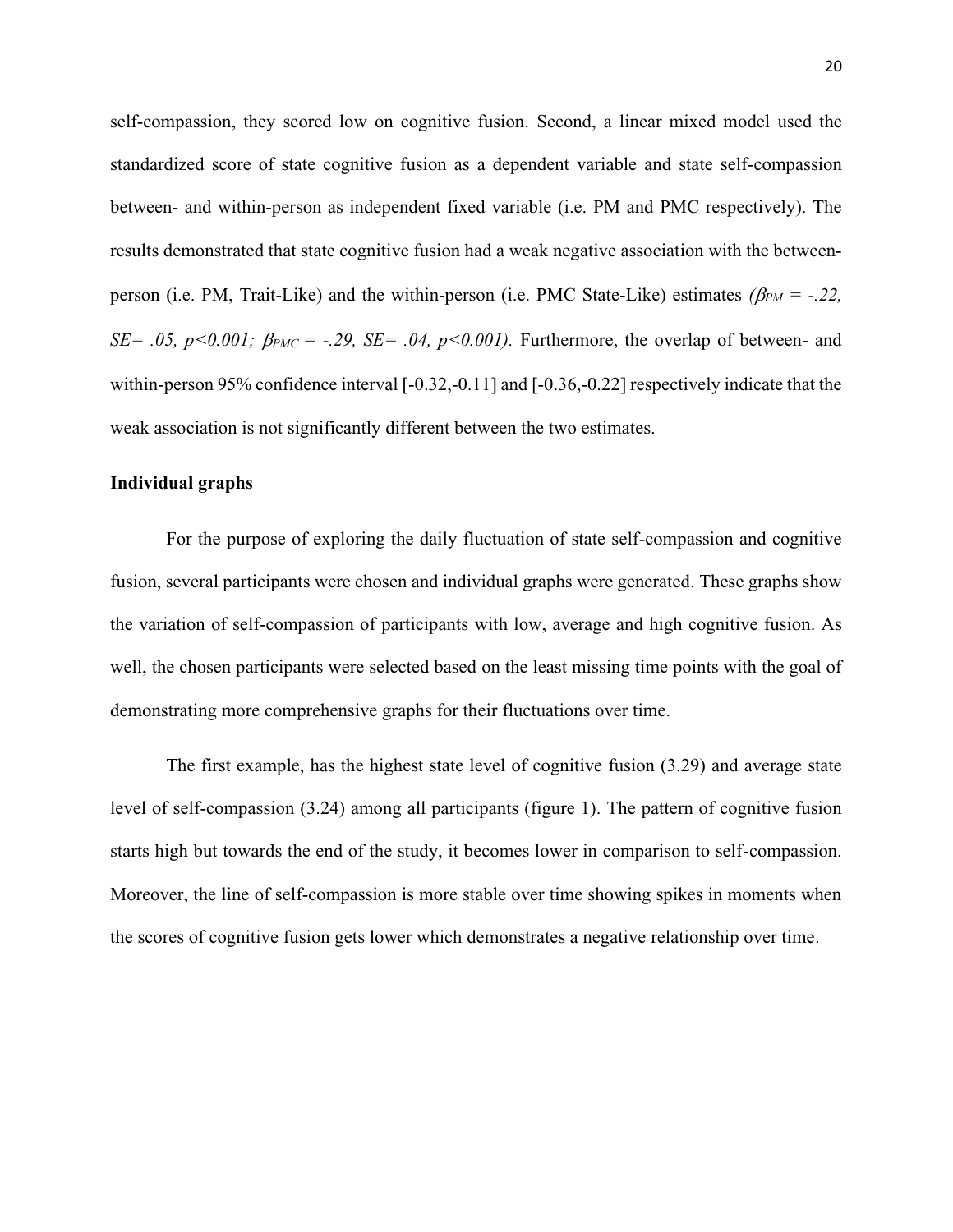# **Figure 1**

*Daily scores for state self-compassion and high state of cognitive fusion per measurement point.*



*Note. The graph does not include timepoints which the participant missed to fill out. Particularly, timepoint 4, 7, 10, 11 and 12.*

Another example, Figure 2 shows average fluctuations during the course of the study with state score for cognitive fusion of 2.20 and self-compassion of 3.80. Similarly, to the other participants the graph demonstrates a negative association. This participant has on average higher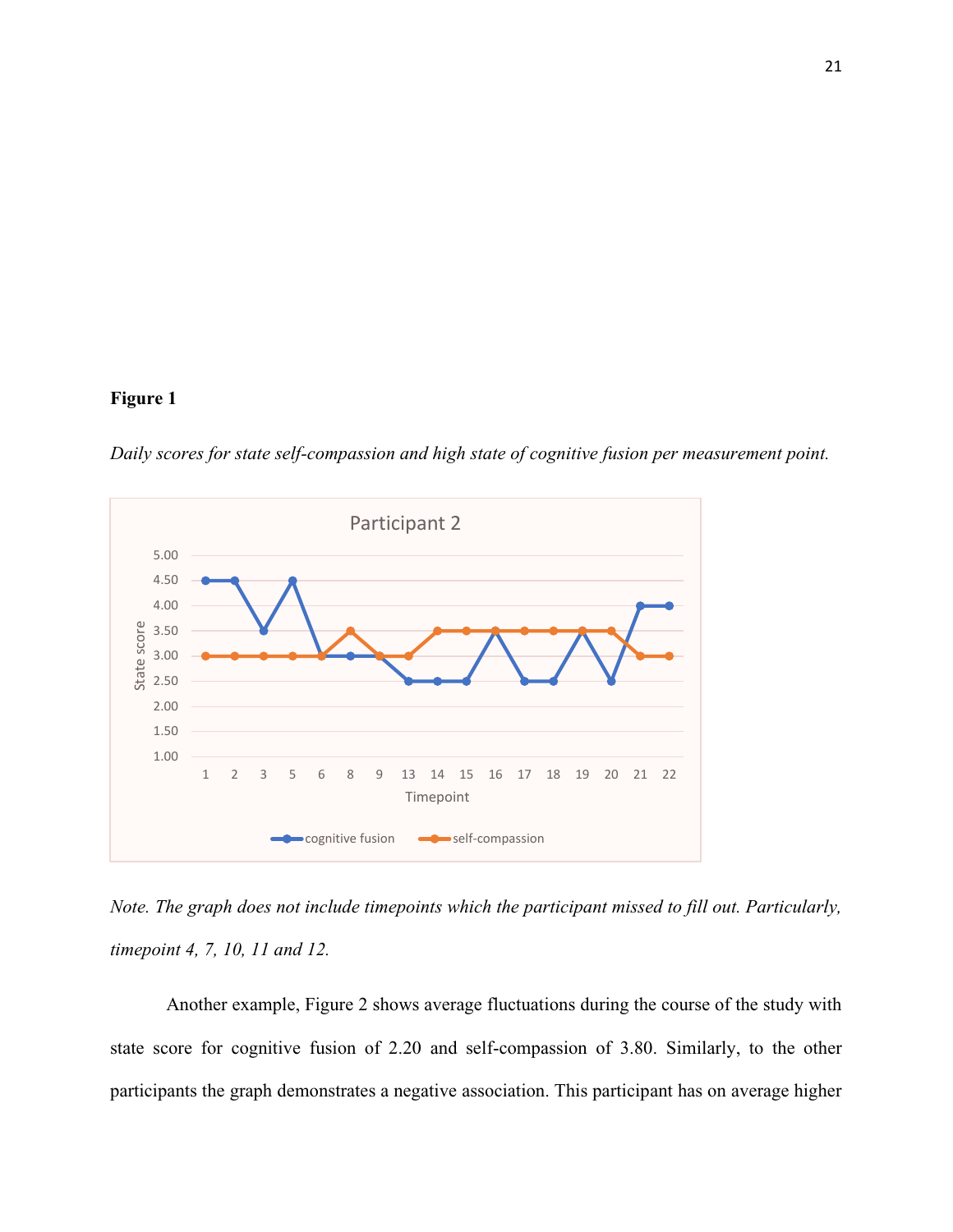state scores of self-compassion than states score of cognitive fusion and in moments when there is a spike in cognitive fusion, there is a decline of self-compassion. Once self-compassion goes up, cognitive fusion goes down or becomes stable (e.g. time point 11).

# **Figure 2**



*Daily scores for state self-compassion and medium state of cognitive fusion per measurement point*

The final example shows low levels of cognitive fusion (1.75) and self-compassion (3.93; Figure 3). Although, on the graph it can be notice that the participant has low state level of cognitive fusion, at couple of measurement points it fluctuated greatly. Similar to the other example, it can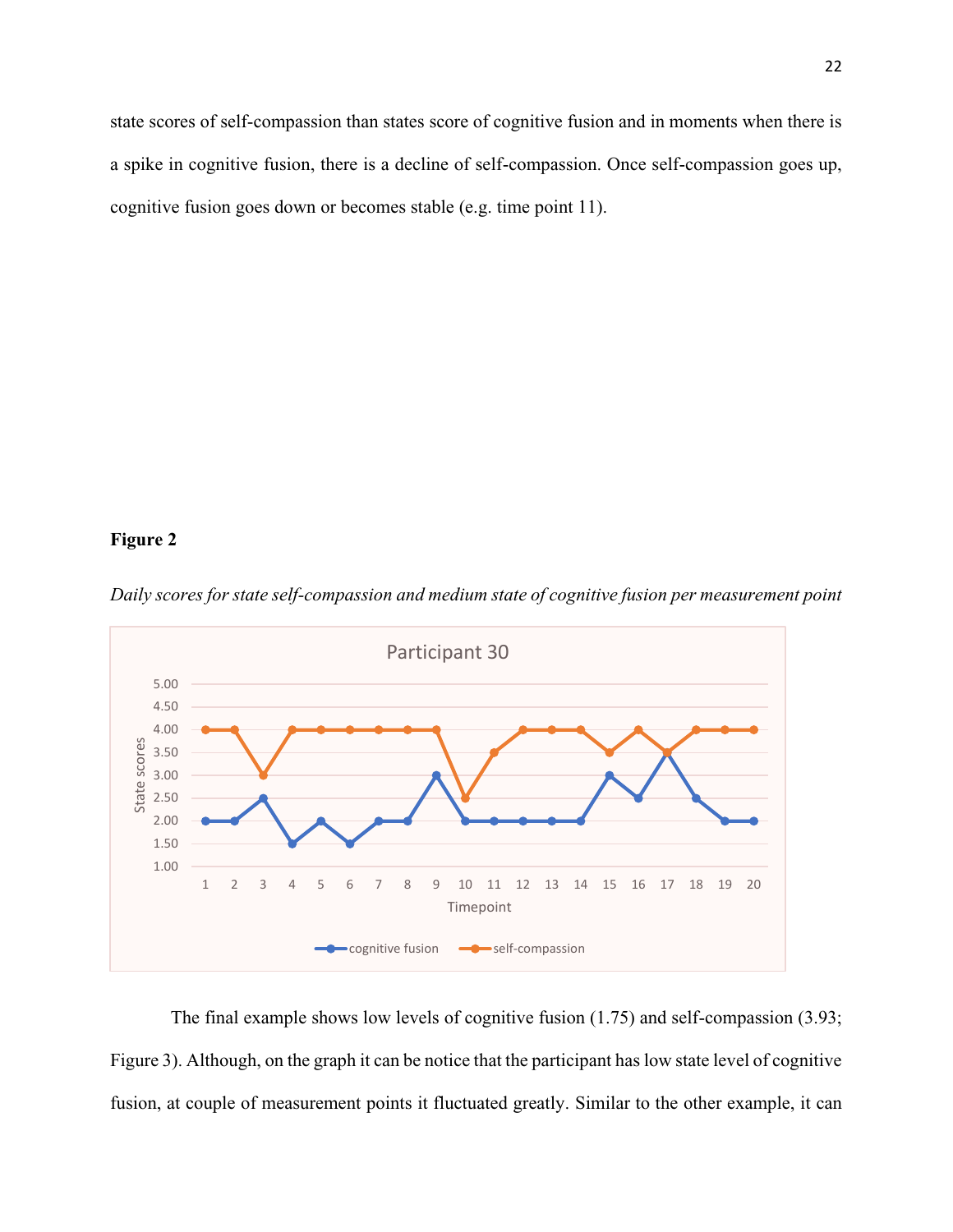be seen that in moments when self-compassion decline, there is an increase in cognitive fusion. This affirms the negative association between self-compassion and cognitive fusion.

# **Figure 3**



*Daily scores for state self-compassion and low state of cognitive fusion per measurement point*

*Note. The graph does not include timepoints which the participant missed to fill out. Particularly, timepoint 3, 6 and 12.*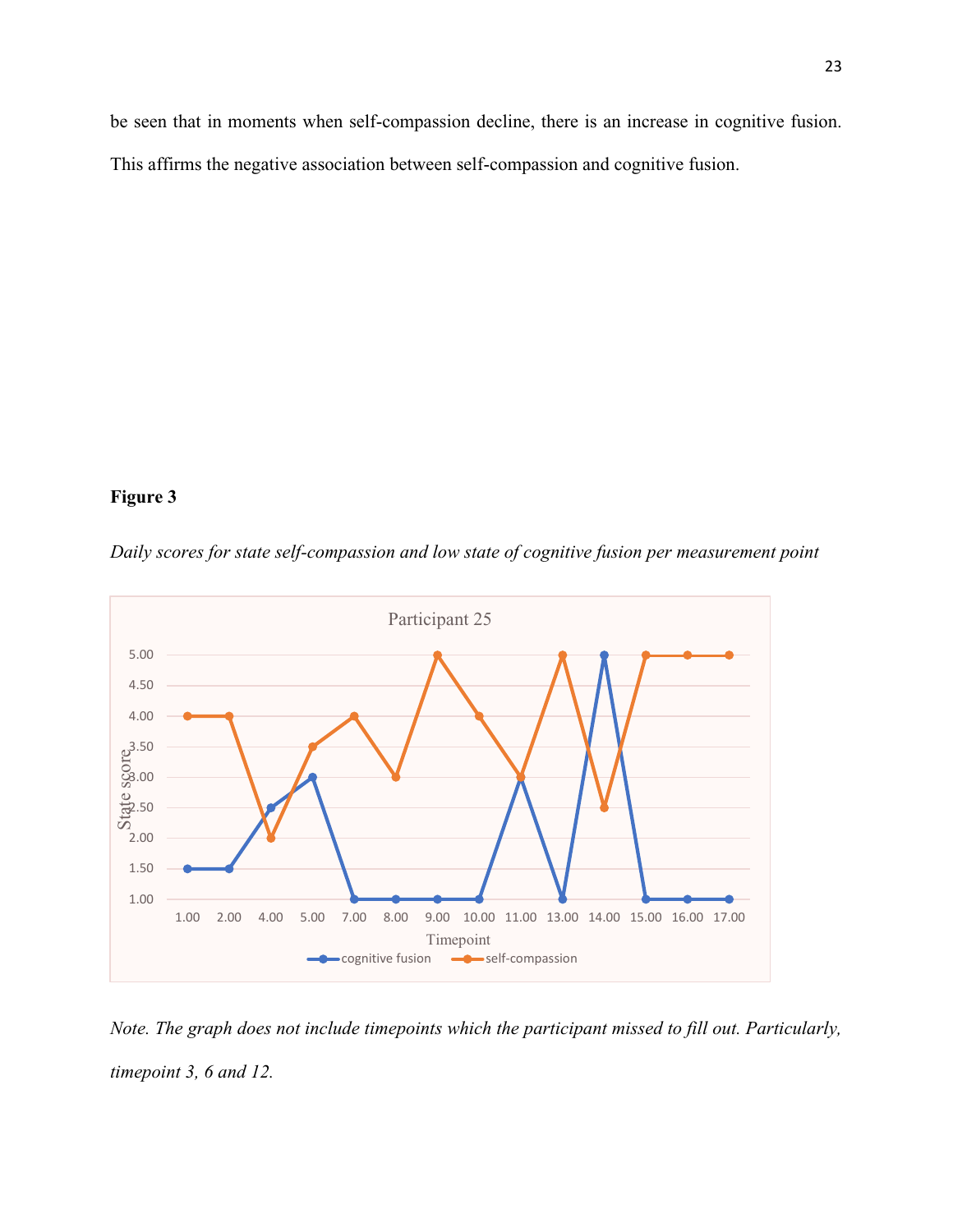# **Discussion**

<span id="page-24-0"></span>The aim of the current study was to establish if state self-compassion would have a positive association with state cognitive fusion. Next, it was examined if self-compassion and cognitive fusion would have a stronger trait-like or state-like association. Additionally, the convergent validity of the state measures was investigated. To start, a correlation between the trait measures of self-compassion and cognitive fusion was performed in order to confirm their negative correlation as reported in earlier (Gillanders et al., 2015). The analysis confirmed a strong negative correlation between the constructs. To answer the first research question*,* this study examined whether there is a positive association between the state levels of self-compassion and cognitive fusion. The results refuted the expected positive association and demonstrated a weak negative association contrary to the posit hypothesis. Next, it was explored if the state estimates of selfcompassion (between- or within-person) would have stronger negative association with cognitive fusion. The results showed, that the values were not significantly different from each other. This would mean that there is no difference in self-compassion within-individual and betweenindividuals when people are experiencing cognitive fusion. Furthermore, for the purpose of investigating the convergent validity of the state measures, a correlation between the state and the trait measure was performed. The study demonstrated a moderate correlation between the state and the trait measures of both self-compassion and cognitive fusion. Overall, the results showed negative state association. Additionally, in the individual graphs, the moments when selfcompassion declined, cognitive fusion rose. A tentative interpretation of these results is that if people have higher level of self-compassion, in moments when it declines, they become more susceptible to fuse with their internal experiences.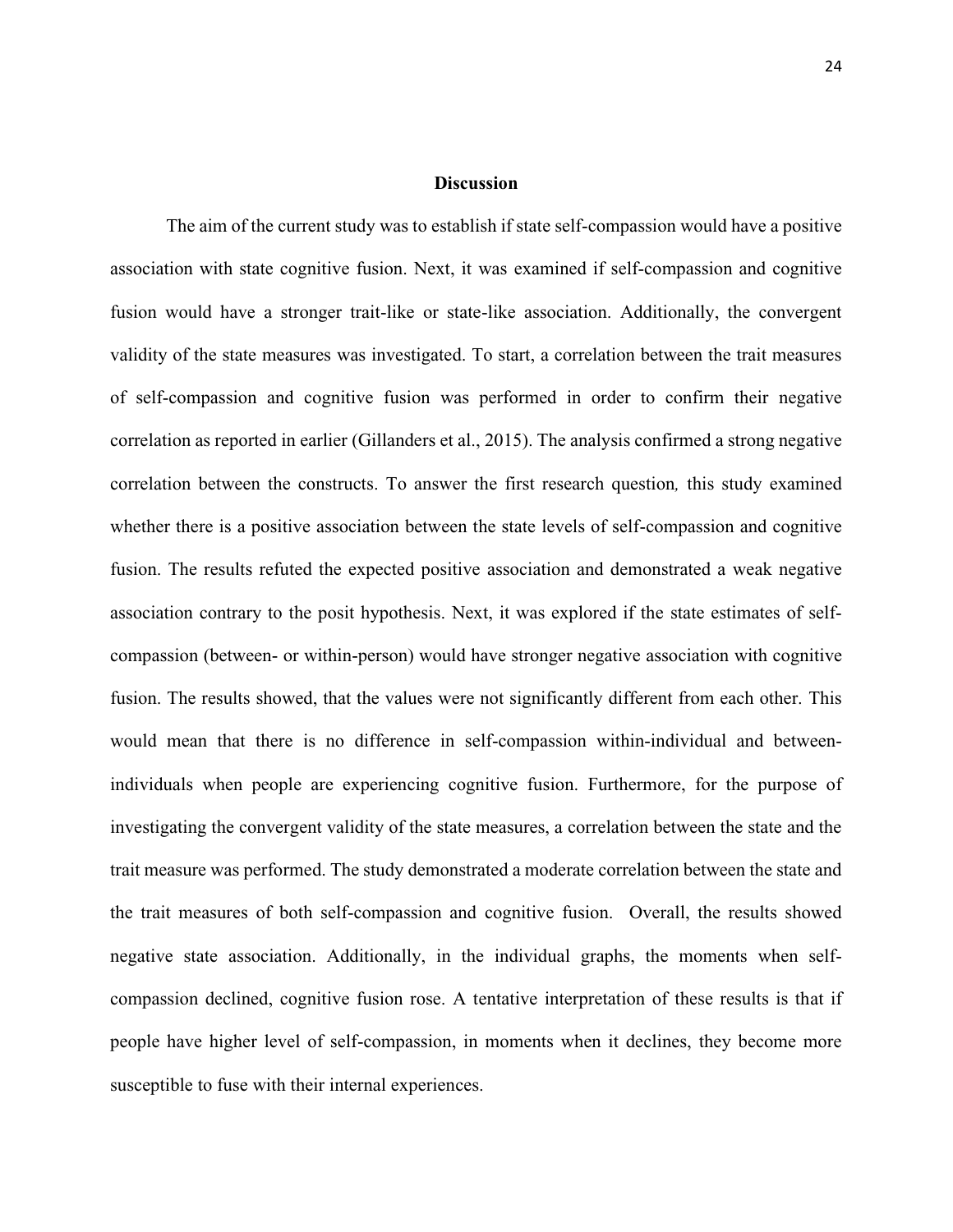## **Interpretation of the results**

The negative associations between self-compassion and cognitive fusion were in line with previous studies. From both theoretical (Neff & Tirch, 2013) and empirical (Gillanders et al., 2015) perspective it was expected to have a negative association between the constructs. From theoretical perspective, as Neff (2003) defines self-compassion as consisted of self-kindness, common humanity and mindfulness. Combining these three components a person adopts a selfcompassionate state of mind which is not judgmental of personal adverse experiences and accepts them as part of the human nature without over-identifying with them. From that perspective, it can be expected that people who are not over-identifying with their adverse internal experiences and accepts them would not get fused with their negative thoughts. An interpretation of this finding is that people who have higher level of self-compassion would experience to a lesser extent cognitive fusion. That way they do not get entangled in their internal events in comparison to people who have lower level of self-compassion which in turn breaks the link from cognitive fusion to suppressing and ruminating and as a result their could protected from potential development of mental health problems. Self-compassionate people acknowledge their strengths and weakness which helps them accept the reality of not being perfect human being who should not experience suffering and in turn are worthy of being compassionate towards themselves. From empirical perspective, Gillanders et al. (2015) shows that self-compassion moderates the relationship between illness threat and cognitive fusion. Indicating that self-compassionate people who encounter an adversity are buffered of the negative effects of cognitive fusion. This would mean that people have a self-compassionate mind set which prevents them on over-identifying with their struggle and accept their struggle. The hypothesis which state that people who are selfcompassionate on a trait level, would demonstrate a positive association with cognitive fusion on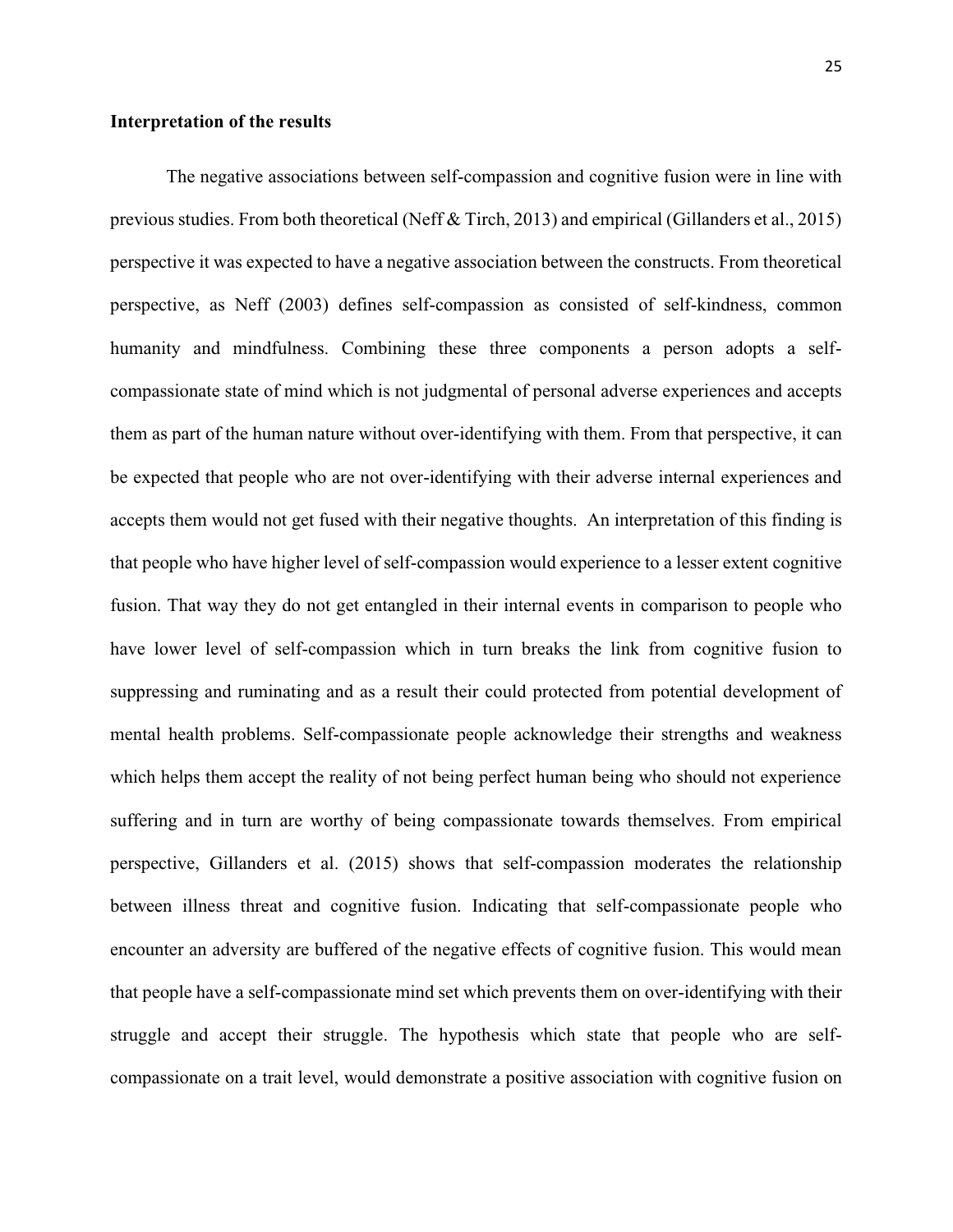a state level was refuted. As the previous studies indicated, people who have higher levels of trait self-compassion might not be susceptible to fusing with internal events as people who have lower levels. The reason for this might be that self-compassionate people have positive attitude towards themselves and as a result they do not have to engage in generation of self-compassion in the moment to alleviate fusion with their internal experiences. Rather, they have a stable level of selfcompassion due to their psychological resilience which could prevent from the negative effects of cognitive fusion (Smith, 2015). This could explain as well the fluctuations in the individual graphs as well. In moments, when there was a lapse of self-compassion, in almost all cases there was an increase of cognitive fusion. At the moment in which self-compassion rose, cognitive fusion declined. This could mean that people who are more self-compassionate are less susceptible to fusion with their experiences and in the moment, when they fail to have a positive self-attitude, they become more susceptible to fusion.

This type of association was expected from empirical and theoretical perspective, another important question lies in whether the negative association of self-compassion on a state-like or a trait-like level is stronger with the state level of cognitive fusion. So far, there are no studies examining that. This will help with informing on what level the interventions should focus on in order to prevent fusing with internal events and possibly prevent the development of some mental health problems. Although, it should be noted that this is a tentative interpretation since the association for both within- and between-person is weak and there is no significant difference. On the one hand, Gillanders et al. (2015) indicated that it could be beneficial to raise the trait level of self-compassion as a buffer of the negative consequences of cognitive fusion. On the other hand, Breines and Chen (2013) indicated that it might be beneficial to raise the state level of selfcompassion to cope with negative experiences by means of support-giving schemas. Nevertheless,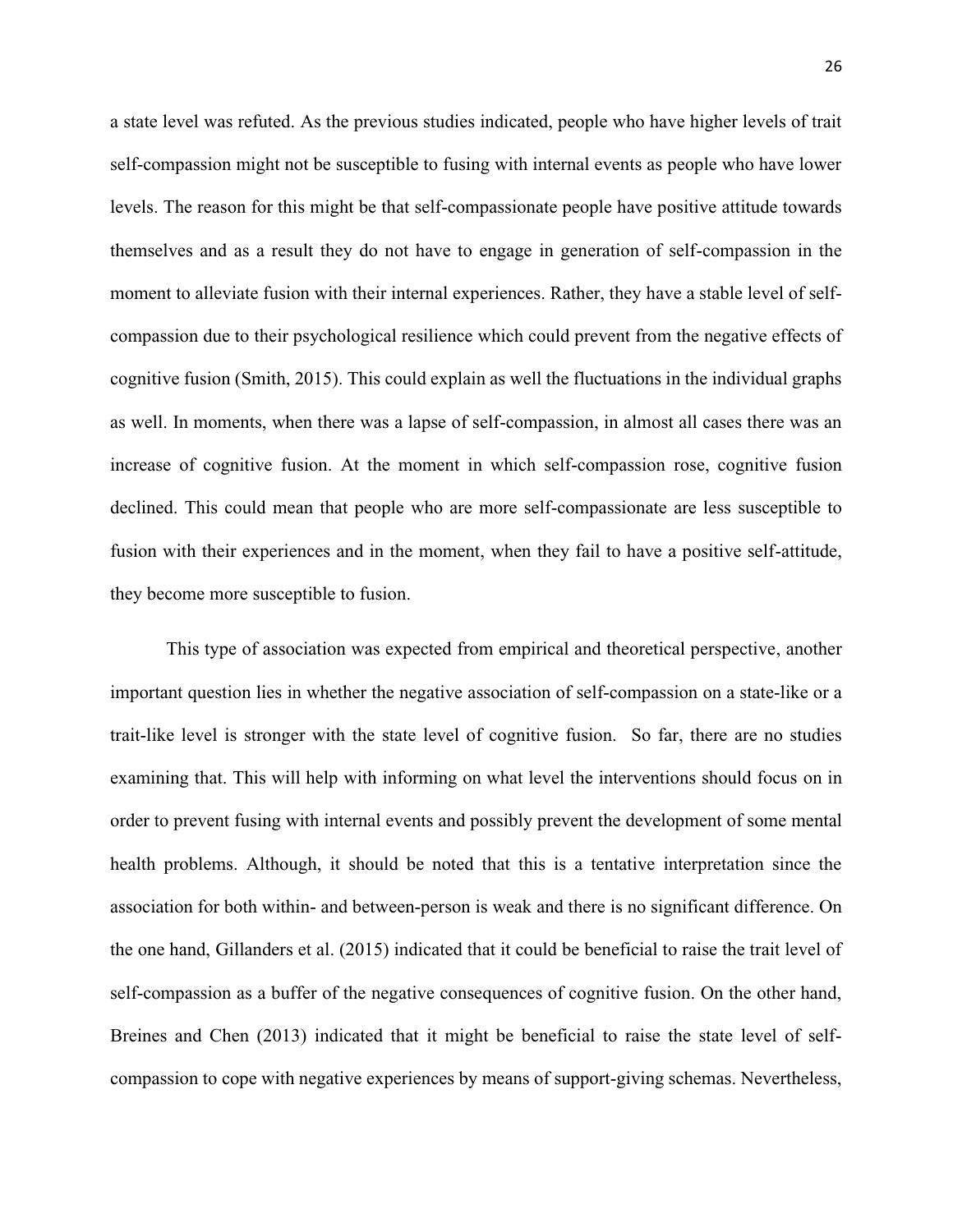in the study of Smeets and collegues (2014) they used an intervention to heighten participant's selfcompassion where they used three exercises, one of which was to design three personalised selfcompassion phrases for each component of the construct and to adapt them across different difficult situations which they encounter in daily life. Even though it is a tentative interpretation, the results of this state level intervention were similar to trait level one where their levels of rumination and other maladaptive cognitive process were reduced. The results of the current study are concurrent with the results of the later study.

Finally, the overall finding supports the moderate validity of the state measures for cognitive fusion and self-compassion. Furthermore, the test-retest reliability where the time points were split in two halves showed that the two averaged score of the first and second part of the week strong correlation. This shows that these items successfully measure cognitive fusion and selfcompassion over time (Csikszentmihalyi & Larson, 2014).

#### <span id="page-27-0"></span>**Limitations and Future Directions**

Earlier this year, Neff and colleagues (2020) submitted for publication a state measure for self-compassion which could measure this construct better.

The association between self-compassion and cognitive fusion on a state level was moderate, while in other studies was strong. There might be two reasons for that. First, the state measure of self-compassion involved only two components with one question per component. It is questionable if this state measure can fully capture the overall level of self-compassion since Neff (2003b) conceptualized self-compassion based on three components, emphasizing the importance of common humanity and mindfulness in it. For cognitive fusion, a better state measure could be more representative of the construct. Second, the study was conducted over eight days, this is a short period in which people might not have many adverse experiences which could affect the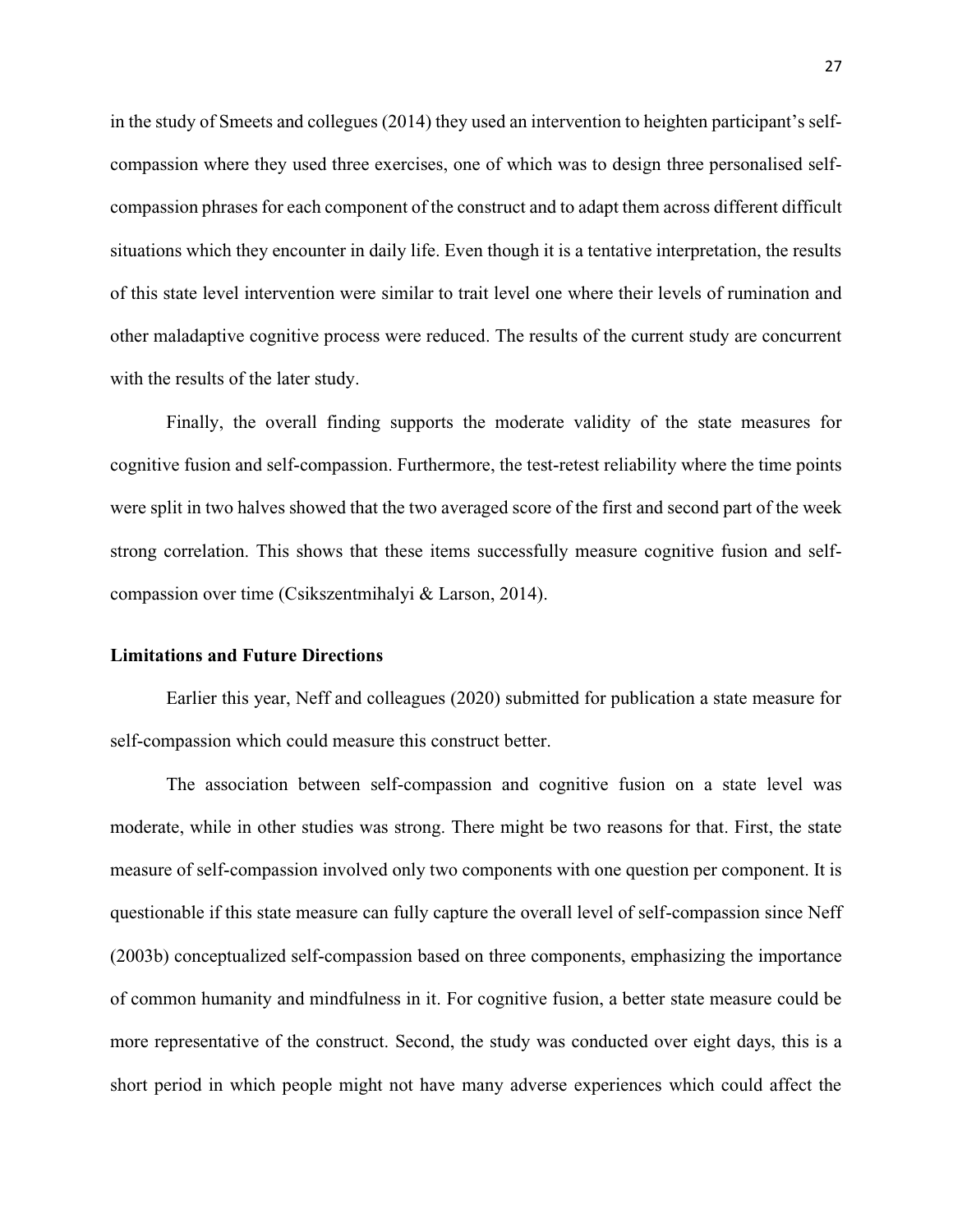results. Particularly, type II error where participants does not experience adverse experience, thus they have lower level of cognitive fusion. Rather, it would be beneficial to know their level of cognitive fusion after such experiences. It is possible that the current study has missed an important element for the interpretation of the association of self-compassion and cognitive fusion due to the lack of this information. That could be seen in the individual cases in which a causality could not be established due to the lack of situational context. The state questions were designed to represent in the best possible way the definition of these constructs. It might be that two questions are not enough to fully measure the constructs. Particularly, this holds true for self-compassion since it is measured by in combination with several additional components which were not included in the current study due to the amount of questions participants would have answered per prompt. This happened after the start of the data collection; therefore, it was not feasible to contact them and request to use the instrument. Therefore, the first future recommendation is to utilize suitable state measures of this construct, for example, Neff and colleagues (2020) recently submitted a publication for a state measure of self-compassion. The second recommendation is to conduct the study for a longer period of time in order to ensure that people will encounter events which might lead to cognitive fusion, if they are susceptible to it. The third recommendation is to include questions involved with the situational context of participants in order to fully take advantage of the ESM.

Moreover, another limitation of this study is the lack of situational context, cultural and individual values. It can be beneficial to ask participants if there was some type of adverse experience which occurred in the past couple of hours. Subsequently, this can be connected with their cultural and individual values as it can give an insight how people can benefit from the buffering effects of self-compassion across different situations, while taking into consideration their individuality. Hence, the fourth future recommendation is to add state questions involved with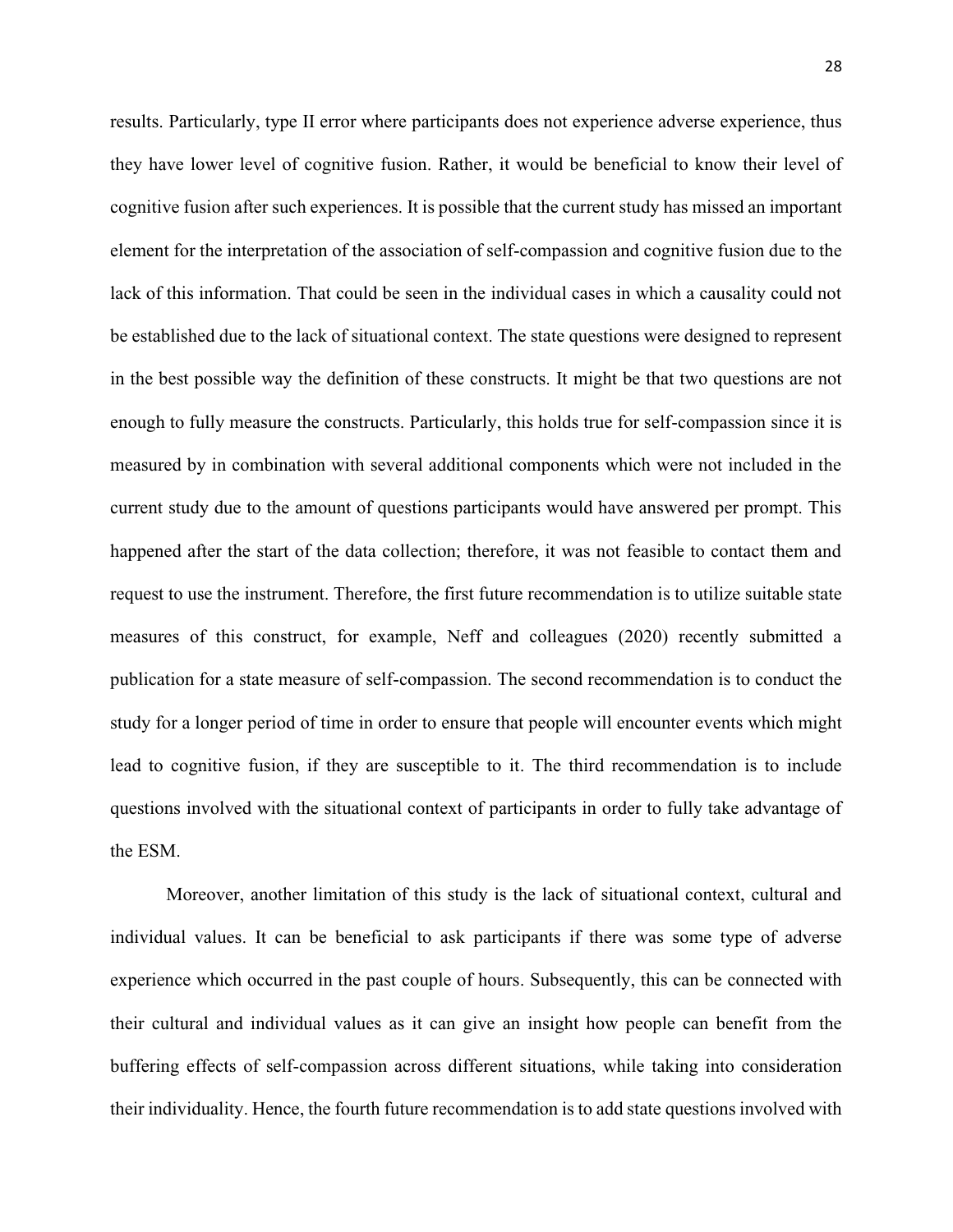situational context and trait questionnaire to assess their values. The third limitation of this study concerns the generalizability of the results. The participants of the study were only students which exclude people who do not have a higher education. Thus, a future study could add in their investigation representative number of people from diverse culture and education levels to increase the generalizability of the results.

Lastly, due to technical issues, some people received more prompts to fill in the questionnaire which could have given four measure points for some days, consequently the results might be questionable. Others reported that they received less prompts to fill in the questionnaires, additionally reducing the response rate which could lead to underestimating the results. Moreover, participants were deleted from the study which resulted into the deletion of their data as well. This prevents us of gaining the added value from the missing data. Therefore, the current study could be replicated in order to check if the results are reliable.

In spite of the above-mentioned limitation, it is important to mention that one of the prominent strengths of this study is the utilization of ESM. With this method we were able to capture the fluctuation of self-compassion and cognitive fusion on state level within- and betweenperson.

Conclusively, the current study replicated the negative association between selfcompassion and cognitive fusion. The results showed moderate convergent validity for the state measures of these constructs. Additionally, the study indicated that there is no difference between the negative within- and between-person association of self-compassion and cognitive fusion. This study was the first to examine the within- and between association of self-compassion and cognitive fusion. Until now, inferences for within-person were made based on between-person data. This result indicate that it could be beneficial when designing interventions which target self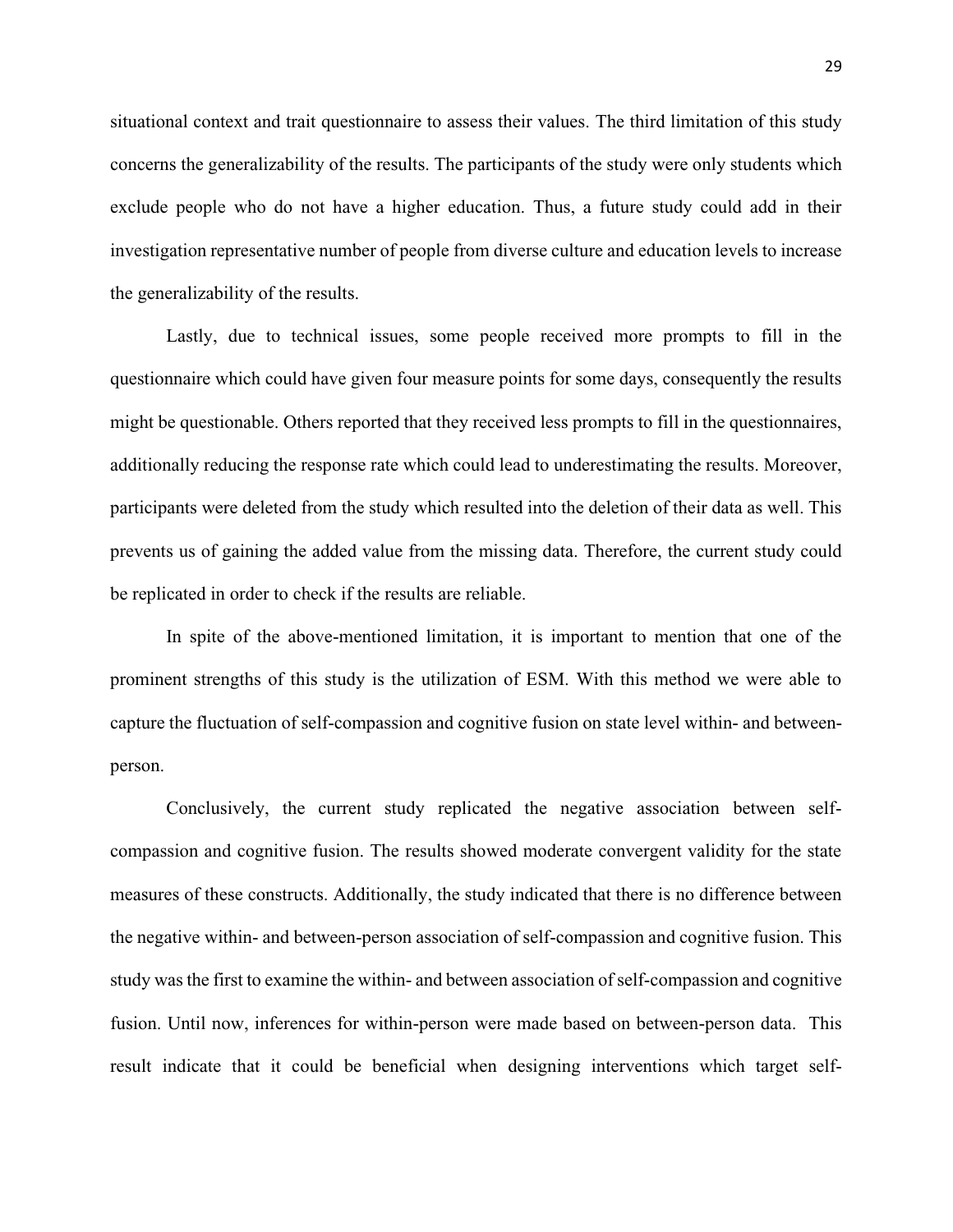<span id="page-30-0"></span>compassion, to focus on the trait level while they tailor it to not only to the specific group but to each individual as well.

# **Reference list**

- Barnard, L. K., & Curry, J. F. (2011). *Self-Compassion: Conceptualizations, Correlates, & Interventions. Review of General Psychology* (p. 15). https://doi.org/10.1037/a0025754
- Berghoff, C. R., Ritzert, T. R., & Forsyth, J. P. (2018). Value-guided action: Within-day and lagged relations of experiential avoidance, mindful awareness, and cognitive fusion in a non-clinical sample. *Journal of Contextual Behavioral Science*, *10*, 19–23. https://doi.org/10.1016/j.jcbs.2018.07.005
- Breines, J. G., & Chen, S. (2013). Activating the inner caregiver: The role of support-giving schemas in increasing state self-compassion. *Journal of Experimental Social Psychology*, *49*, 58–64. https://doi.org/10.1016/j.jesp.2012.07.015
- Brenner, R. E., Heath, P. J., Vogel, D. L., & Credé, M. (2017). Two is more valid than one: Examining the factor structure of the Self-Compassion Scale (SCS). *Journal of Counseling Psychology*, *64*(6), 696–707. https://doi.org/10.1037/cou0000211
- Carvalho, S. A., Pinto-Gouveia, J., Gillanders, D., & Castilho, P. (2019). Pain and Depressive Symptoms: Exploring Cognitive Fusion and Self-Compassion in a Moderated Mediation Model. *Journal of Psychology: Interdisciplinary and Applied*, *153*(2), 173–186.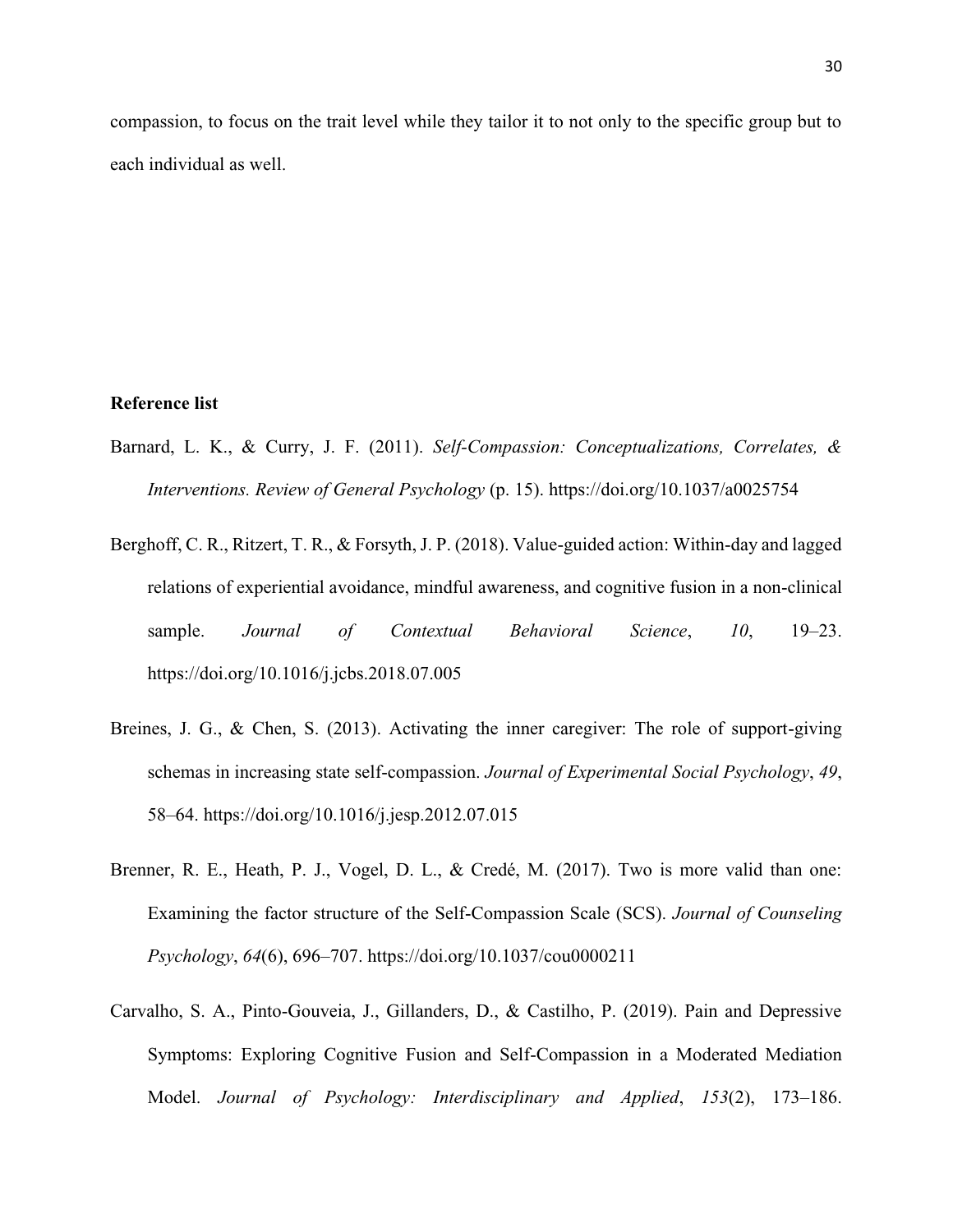- Ciarrochi, J., Bilich, L., & Godsell, C. (2010). *Psychological flexibility as a mechanism of change in Acceptance and Commitment Therapy*.
- Conner, T., & Lehman, B. (2012). Getting Started. Launching a Study in Daily Life. In T. Mehl & T. Conner (Eds.), *Handbook of Research Methods for Studying Daily Life* (pp. 89–107). The Guilford Press.
- Csikszentmihalyi, M., & Larson, R. (2014). Validity and reliability of the experience-sampling method. In *Flow and the Foundations of Positive Psychology: The Collected Works of Mihaly Csikszentmihalyi* (pp. 35–54). Springer Netherlands. https://doi.org/10.1007/978-94-017- 9088-8\_3
- Curran, P. J., & Bauer, D. J. (2011). The Disaggregation of Within-Person and Between-Person Effects in Longitudinal Models of Change. *Annual Review of Psychology*, *62*(1), 583–619. https://doi.org/10.1146/annurev.psych.093008.100356
- Dinis, A., Carvalho, S., Pinto Gouveia, J., & Estanqueiro, C. (2015). Shame Memories and Depression Symptoms: The Role of Cognitive Fusion and Experiential Avoidance. *International Journal of Psychology and Psychological Therapy*, *15*(1), 63–86.
- Dreisoerner, A., Junker, N. M., & van Dick, R. (2020). The Relationship Among the Components of Self-compassion: A Pilot Study Using a Compassionate Writing Intervention to Enhance Self-kindness, Common Humanity, and Mindfulness. *Journal of Happiness Studies*, 1–27. https://doi.org/10.1007/s10902-019-00217-4

Features *| Ethica Data*. (n.d.). Retrieved April 13, 2020, from https://ethicadata.com/features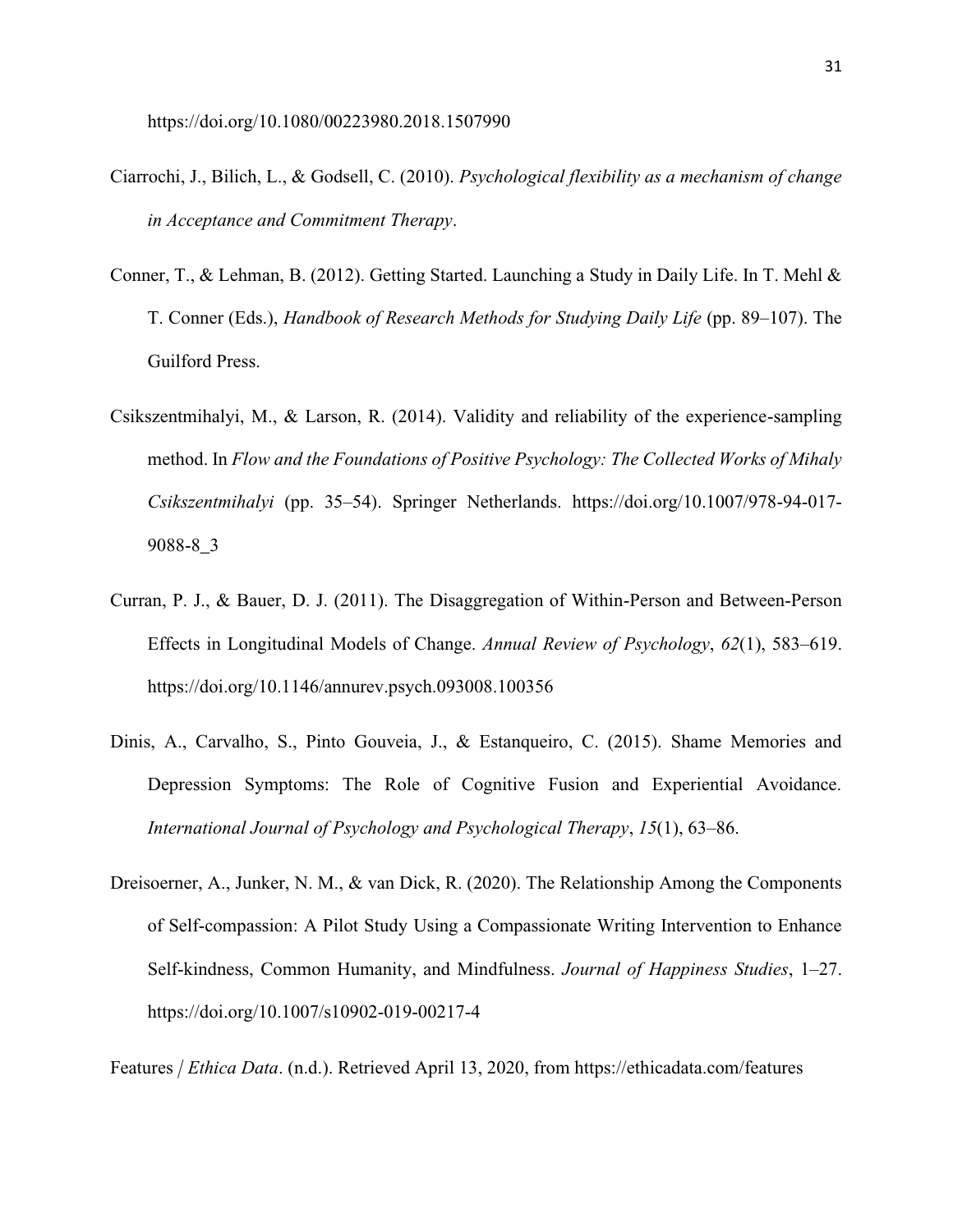- Gillanders, D. T., Bolderston, H., Bond, F. W., Dempster, M., Flaxman, P. E., Campbell, L., Kerr, S., Tansey, L., Noel, P., Ferenbach, C., Masley, S., Roach, L., Lloyd, J., May, L., Clarke, S., & Remington, B. (2014). The Development and Initial Validation of the Cognitive Fusion Questionnaire. *Behavior Therapy*, *45*(1), 83–101. https://doi.org/10.1016/j.beth.2013.09.001
- Gillanders, D. T., Sinclair, A. K., Maclean, M., & Jardine, K. (2015). Illness cognitions, cognitive fusion, avoidance and self-compassion as predictors of distress and quality of life in a heterogeneous sample of adults, after cancer. *Journal of Contextual Behavioral Science*, *4*, 300–311. https://doi.org/10.1016/j.jcbs.2015.07.003
- Gold, D. B., & Wegner, D. M. (1995). Origins of Ruminative Thought: Trauma, Incompleteness, Nondisclosure, and Suppression. *Journal of Applied Social Psychology*, *25*(14), 1245–1261. https://doi.org/10.1111/j.1559-1816.1995.tb02617.x
- Greco, L. A., Lambert, W., & Baer, R. A. (2008). *Psychological Inflexibility in Childhood and Adolescence: Development and Evaluation of the Avoidance and Fusion Questionnaire for Youth*. https://doi.org/10.1037/1040.3590.20.2.93.sup
- Hayes, S. C., Strosahl, K. D., & Wilson, K. G. (2012). Acceptance and Commitment Therapy, Second Edition: The Process and Practice ... - Steven C. Hayes, Kirk D. Strosahl, Kelly G. Wilson - Google Books. In *Acceptance and commitment therapy: The process and practice of mindful change, 2nd ed.* (2nd ed., pp. 69–70). Guilford Press.
- Hayes, S C, Strosahl, K. D., & Wilson, K. G. (2002). Review of Acceptance and Commitment Therapy: An Experiential Approach to Behavior Change. *Cognitive and Behavioral Practice*, *9*(2), 164–166. https://doi.org/10.1016/S1077-7229(02)80009-8

Hayes, Steven C, Wilson, K. G., Gifford, E. V, & Follette, V. M. (1996). Experiential Avoidance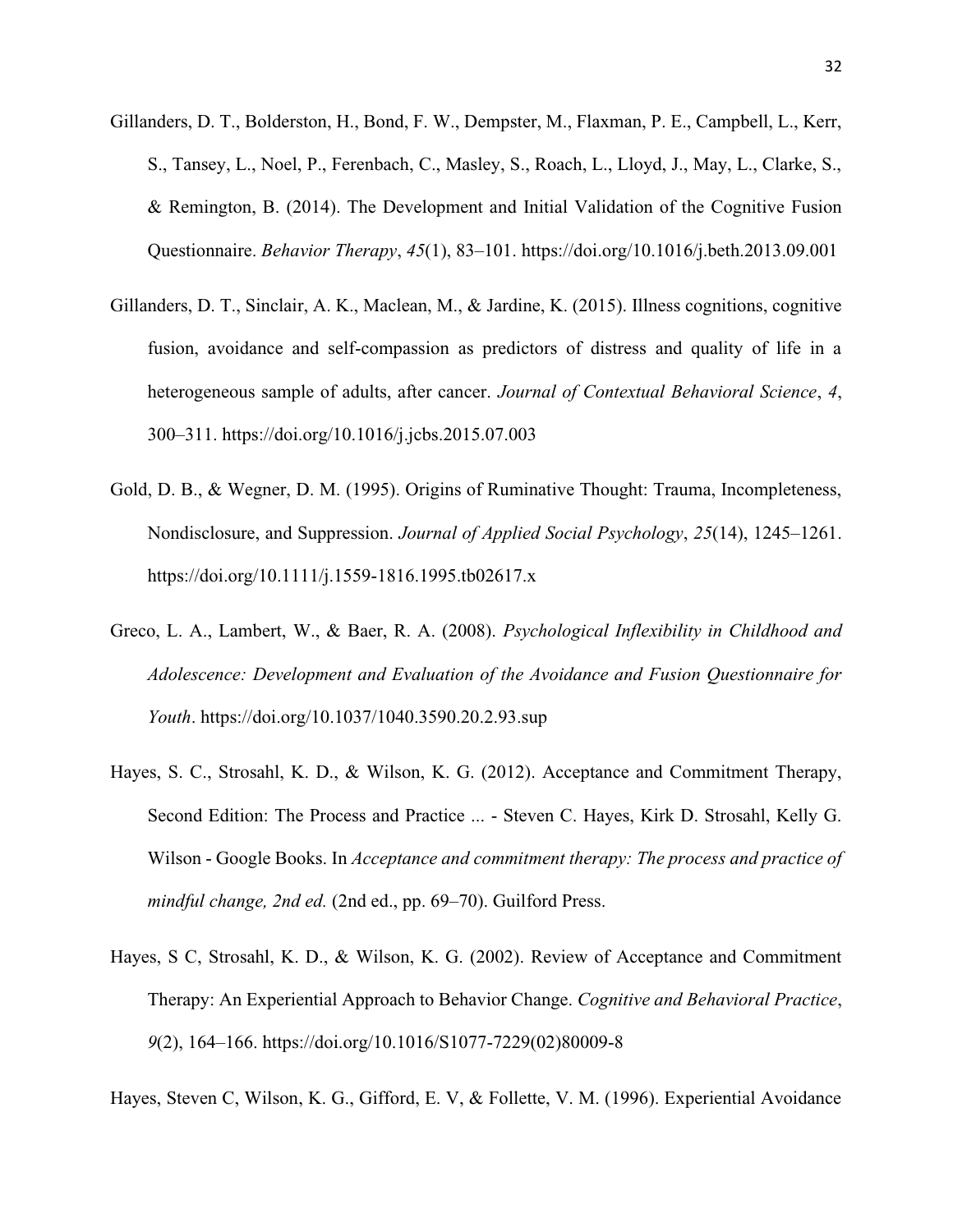and Behavioral Disorders: A Functional Dimensional Approach to Diagnosis and Treatment. *Journal of Consulting and Clinical Psychology Psychological Association Inc*, *64*(6), 1152– 1168.

- Hofmann, S. G., Sawyer, A. T., Witt, A. A., & Oh, D. (2010). The Effect of Mindfulness-Based Therapy on Anxiety and Depression: A Meta-Analytic Review. *Journal of Consulting and Clinical Psychology*, *78*(2), 169–183. https://doi.org/10.1037/a0018555
- Leary, M. R., Tate, E. B., Adams, C. E., Allen, A. B., & Hancock, J. (2007). Self-compassion and reactions to unpleasant self-relevant events: The implications of treating oneself kindly. *Journal of Personality and Social Psychology*, *92*(5), 887–904. https://doi.org/10.1037/0022- 3514.92.5.887
- López, A., Sanderman, R., Smink, A., Zhang, Y., Eric, V. S., Ranchor, A., & Schroevers, M. J. (2015). A reconsideration of the self-compassion scale's total score: Self-compassion versus self-criticism. *PLoS ONE*, *10*(7). https://doi.org/10.1371/journal.pone.0132940
- MacBeth, A., & Gumley, A. (2012). Exploring compassion: A meta-analysis of the association between self-compassion and psychopathology. In *Clinical Psychology Review* (Vol. 32, Issue 6, pp. 545–552). Pergamon. https://doi.org/10.1016/j.cpr.2012.06.003
- Marshall, E. J., & Brockman, R. N. (2016). The relationships between psychological flexibility, self-compassion, and emotional well-being. *Journal of Cognitive Psychotherapy*, *30*(1), 60– 72. https://doi.org/10.1891/0889-8391.30.1.60
- Neff, K. D., Kirkpatrick, K. L., & Rude, S. S. (2007). Self-compassion and adaptive psychological functioning. *Journal of Research in Personality*, *41*, 139–154. https://doi.org/10.1016/j.jrp.2006.03.004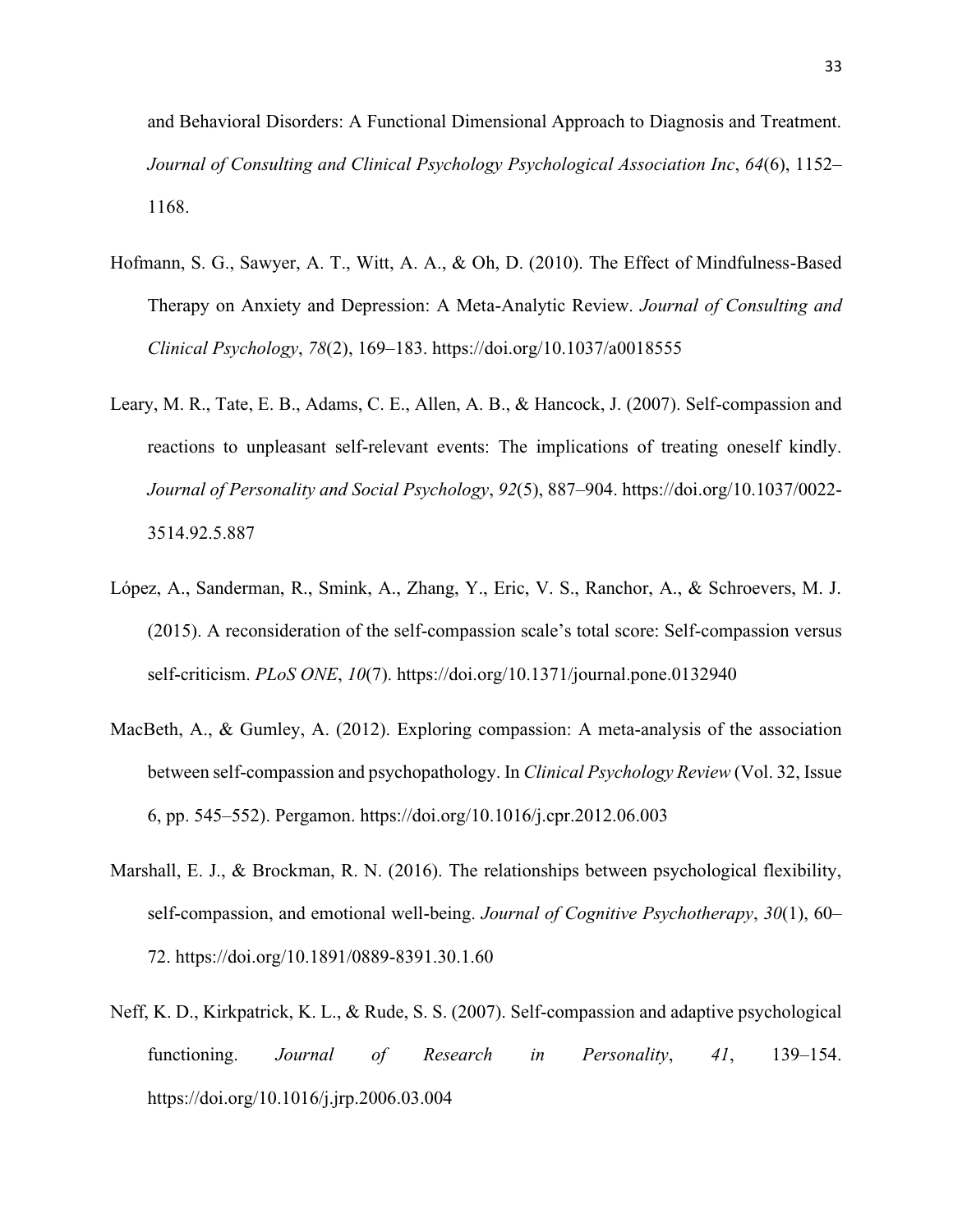- Neff, K., & Tirch, D. (2013). Self-Compassion and ACT. In *Mindfulness, acceptance, and positive psychology: The seven foundations of well-being* (pp. 78–106).
- Neff, Kristin. (2003a). The Development and Validation of a Scale to Measure Self-Compassion. *Self and Identity*, *2*, 223–250. https://doi.org/10.1080/15298860390209035
- Neff, Kristin. (2003b). Self-Compassion: An Alternative Conceptualization of a Healthy Attitude Toward Oneself. *Self and Identity*, *2*(2), 85–101. https://doi.org/10.1080/15298860309032
- Odou, N., & Brinker, J. (2014). Exploring the Relationship between Rumination, Self-compassion, and Mood. *Self and Identity*, *13*(4), 449–459. https://doi.org/10.1080/15298868.2013.840332
- Palmier-Claus, J. E., Myin-Germeys, I., Barkus, E., Bentley, L., Udachina, A., Delespaul, P. A. E. G., Lewis, S. W., & Dunn, G. (2011). Experience sampling research in individuals with mental illness: Reflections and guidance. *Acta Psychiatrica Scandinavica*, *123*(1), 12–20. https://doi.org/10.1111/j.1600-0447.2010.01596.x
- Raes, F., Pommier, E., Neff, K. D., & Van Gucht, D. (2011). Construction and Factorial Validation of a Short Form of the Self-Compassion Scale. *Clinical Psychology and Psychotherapy Clin. Psychol. Psychother*, *18*, 250–255. https://doi.org/10.1002/cpp.702
- Smeets, E., Neff, K., Alberts, H., & Peters, M. (2014). Meeting Suffering With Kindness: Effects of a Brief Self-Compassion Intervention for Female College Students. *Journal of Clinical Psychology*, *70*(9), 794–807. https://doi.org/10.1002/jclp.22076

Smith, J. L. (2015). *Self-Compassion and Resilience in Senior Living Residents* (Vol. 16, Issue 1).

Szasz, P. L. (2009). Thought suppression, depressive rumination and depression: A mediation analysis. *Journal of Cognitive and Behavioral Psychotherapies*, *9*(2), 199–209.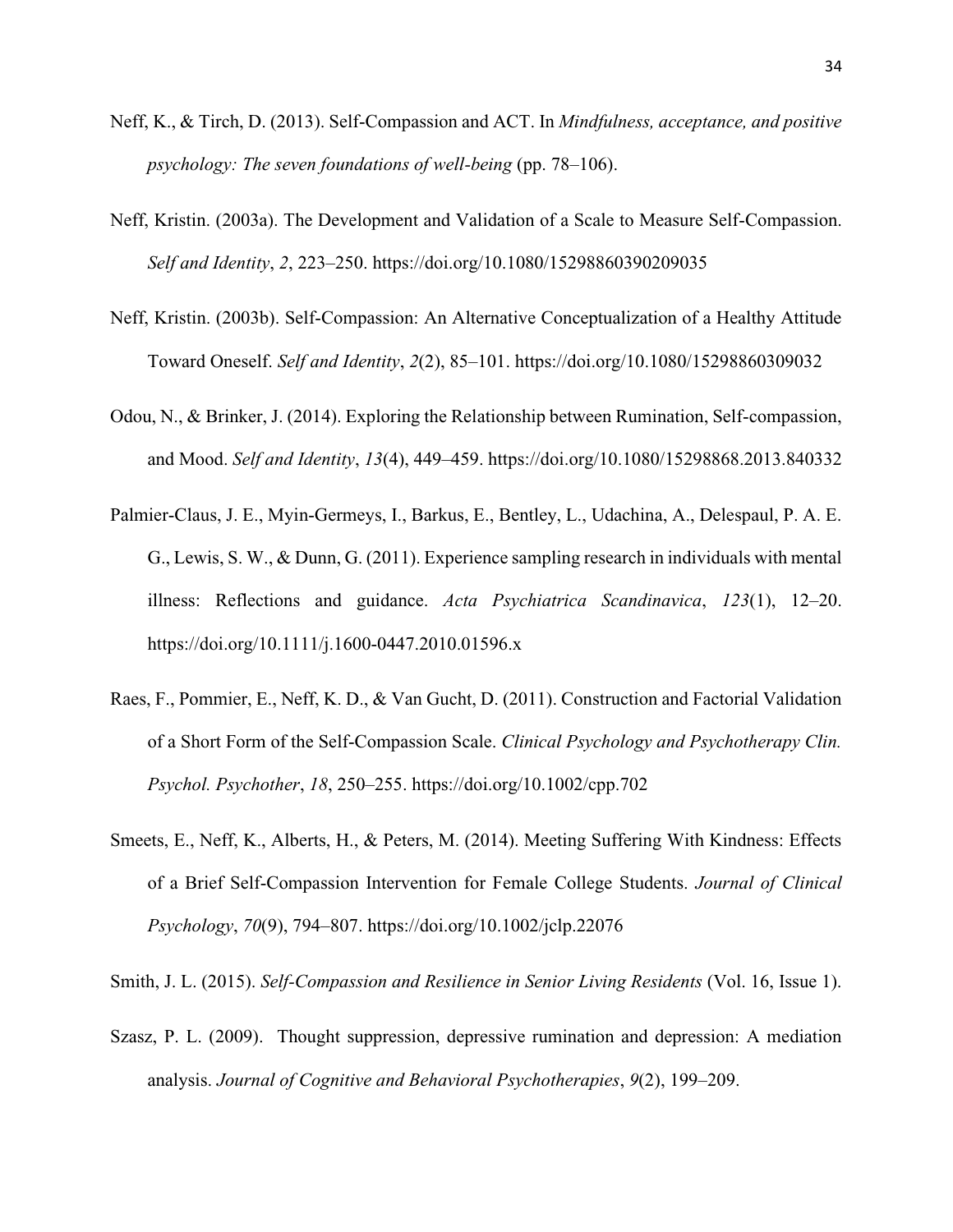Zeller, M., Yuval, K., Nitzan-Assayag, Y., & Bernstein, A. (2015). Self-Compassion in Recovery Following Potentially Traumatic Stress: Longitudinal Study of At-Risk Youth. *Journal of Abnormal Child Psychology*, *43*(4), 645–653. https://doi.org/10.1007/s10802-014-9937-y

## **Appendix A:** Consent form

Your participation in this study is completely voluntary and all your responses are treated anonymously. None of the responses will be connected to identifying information and wouldn't be shared with third parties. Data will only be used for statistical analyses. However, you can withdraw from the study at any time! By simply stopping answering the daily questions without the need to give any reasons.

If you would like to have further information about the research, now or in the future, feel free to contact Dimitar Seykov or Arya Arjomand at:

d.seykov@student.utwente.nl,

a.arjomand@student.utwente.nl.

If you have any complaints about this research, please direct them to the secretary of the Ethics Committee of the Faculty of Behavioural Sciences at the University of Twente, Drs. L. Kamphuis-Blikman P.O. Box 217, 7500 AE Enschede (NL), telephone: +31 (0)53 489 3399; email: l.j.m.blikman@utwente.nl).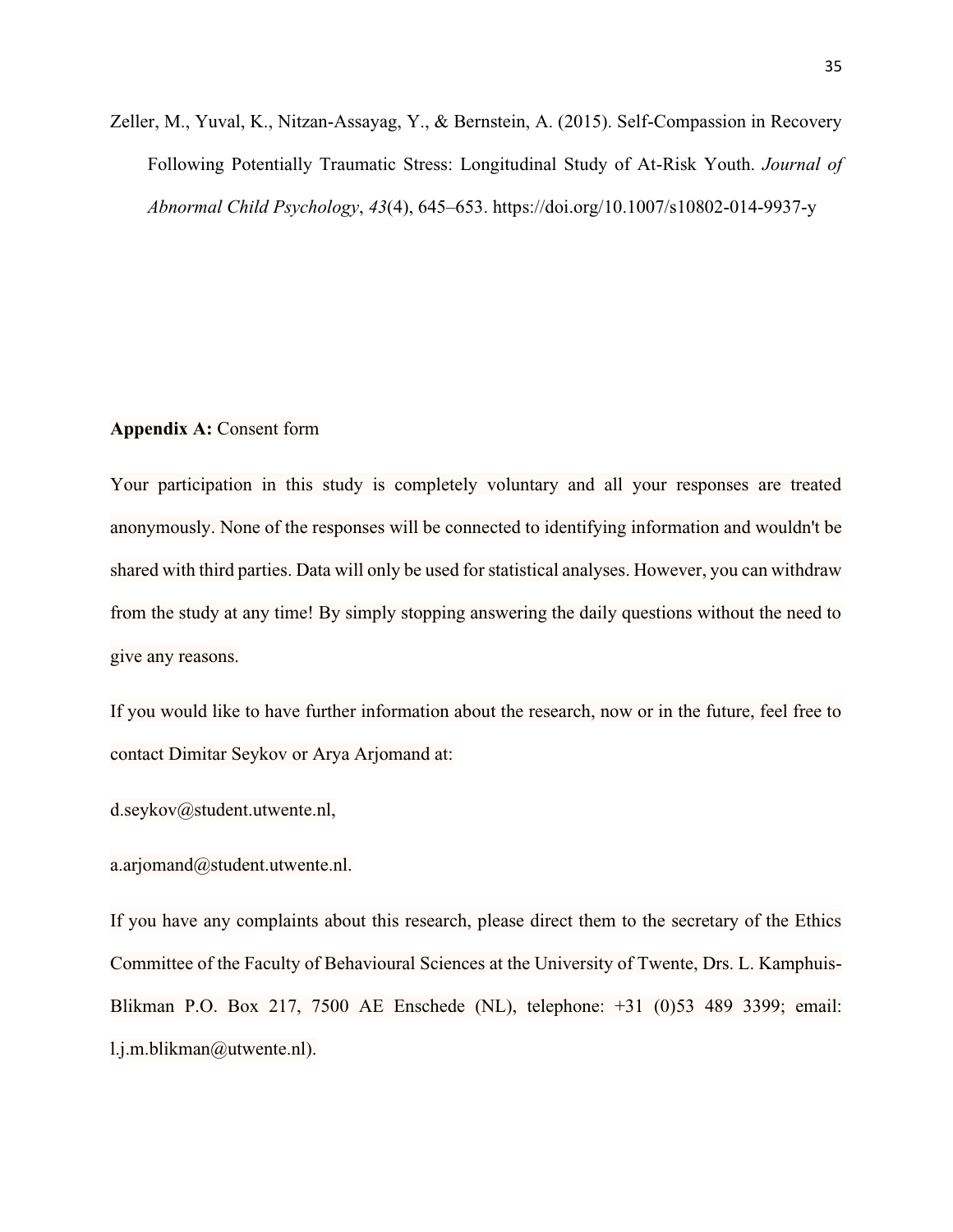# **Appendix B**: Self-Compassion Scale - Short Form (Raes et al., 2011)

# *\* Items with reverse scoring*

- 1. \*When I fail at something important to me I become consumed by feelings of inadequacy.
- 2. I try to be understanding and patient towards those aspects of my personality I don't like.
- 3. When something painful happens I try to take a balanced view of the situation.
- 4. \*When I'm feeling down, I tend to feel like most other people are probably happier than I am.
- 5. I try to see my failings as part of the human condition.
- 6. When I'm going through a very hard time, I give myself the caring and tenderness I need.
- 7. When something upsets me I try to keep my emotions in balance.
- 8. \*When I fail at something that's important to me, I tend to feel alone in my failure.
- 9. \*When I'm feeling down I tend to obsess and fixate on everything that's wrong.
- 10. When I feel inadequate in some way, I try to remind myself that feelings of inadequacy are shared by most people.
- 11. \*I'm disapproving and judgmental about my own flaws and inadequacies.
- 12. \*I'm intolerant and impatient towards those aspects of my personality I don't like.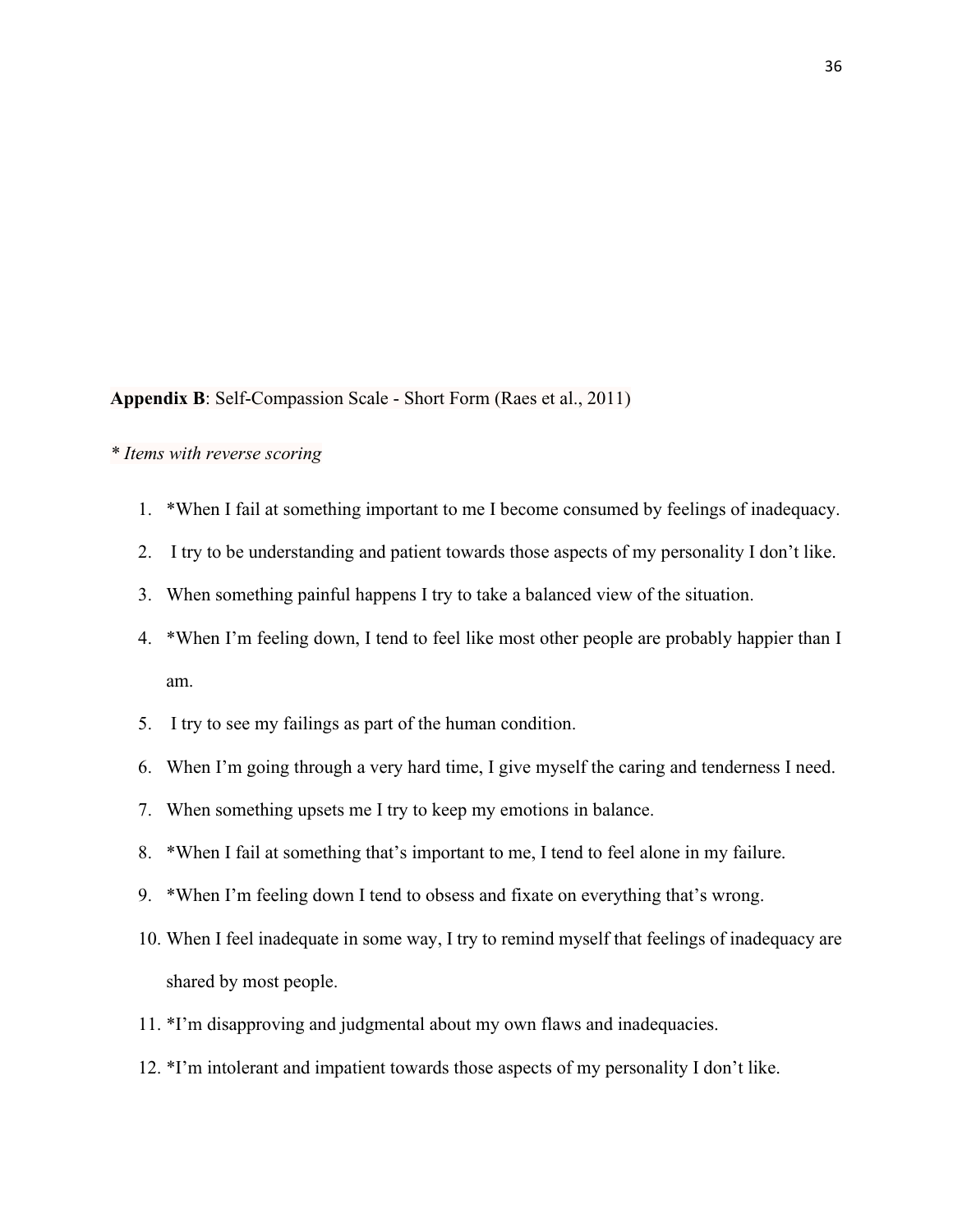**Appendix C:** Cognitive Fusion Questionnaire (Gillanders et al., 2014)

- 1. My thoughts cause me distress or emotional pain.
- 2. I get so caught up in my thoughts that I am unable to do the things that I most want to do
- 3. I over-analyse situations to the point where it's unhelpful to me
- 4. I struggle with my thoughts.
- 5. I get upset with myself for having certain thoughts.
- 6. I tend to get very entangled in my thoughts
- 7. It's such a struggle to let go of upsetting thoughts even when I know that letting go would be helpful